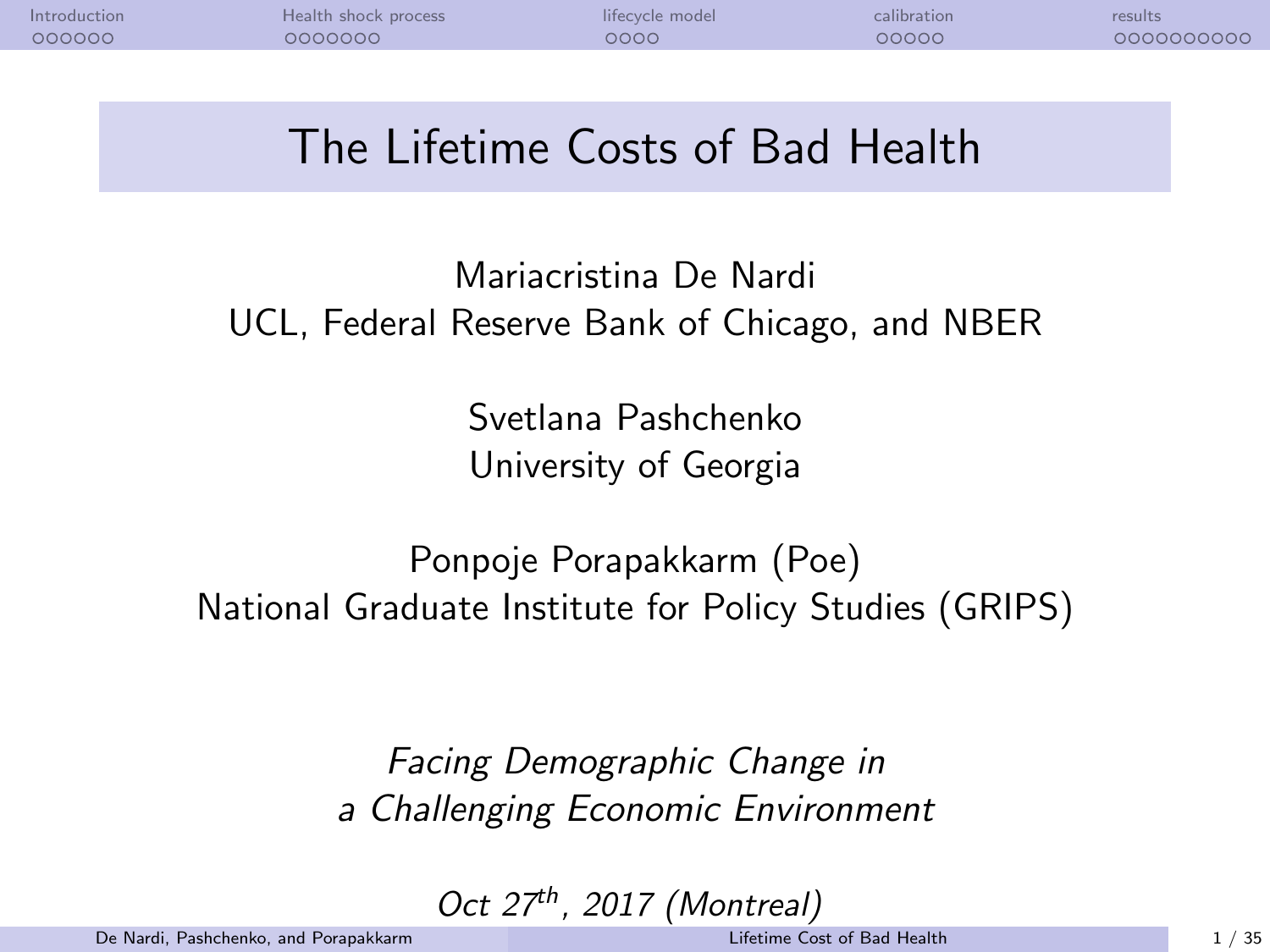<span id="page-1-0"></span>

| Introduction           | Health shock process | lifecycle model | calibration | results    |
|------------------------|----------------------|-----------------|-------------|------------|
| •00000                 | 0000000              | ೦೦೦೦            | 00000       | 0000000000 |
| Why bad health is bad? |                      |                 |             |            |

## $#A$ . People in bad health

- i. Work less  $+$  Earn less if working
- ii. Face higher medical expenses
- iii. Have lower life expectancy

## $#B.$  Over the life cycle, the *accumulated* effects of bad health

- Depend on how long the sickness lasts
- Can be substantial when health is persistent and markets are incomplete

## $#A$  is well documented and studied while  $#B$  is still not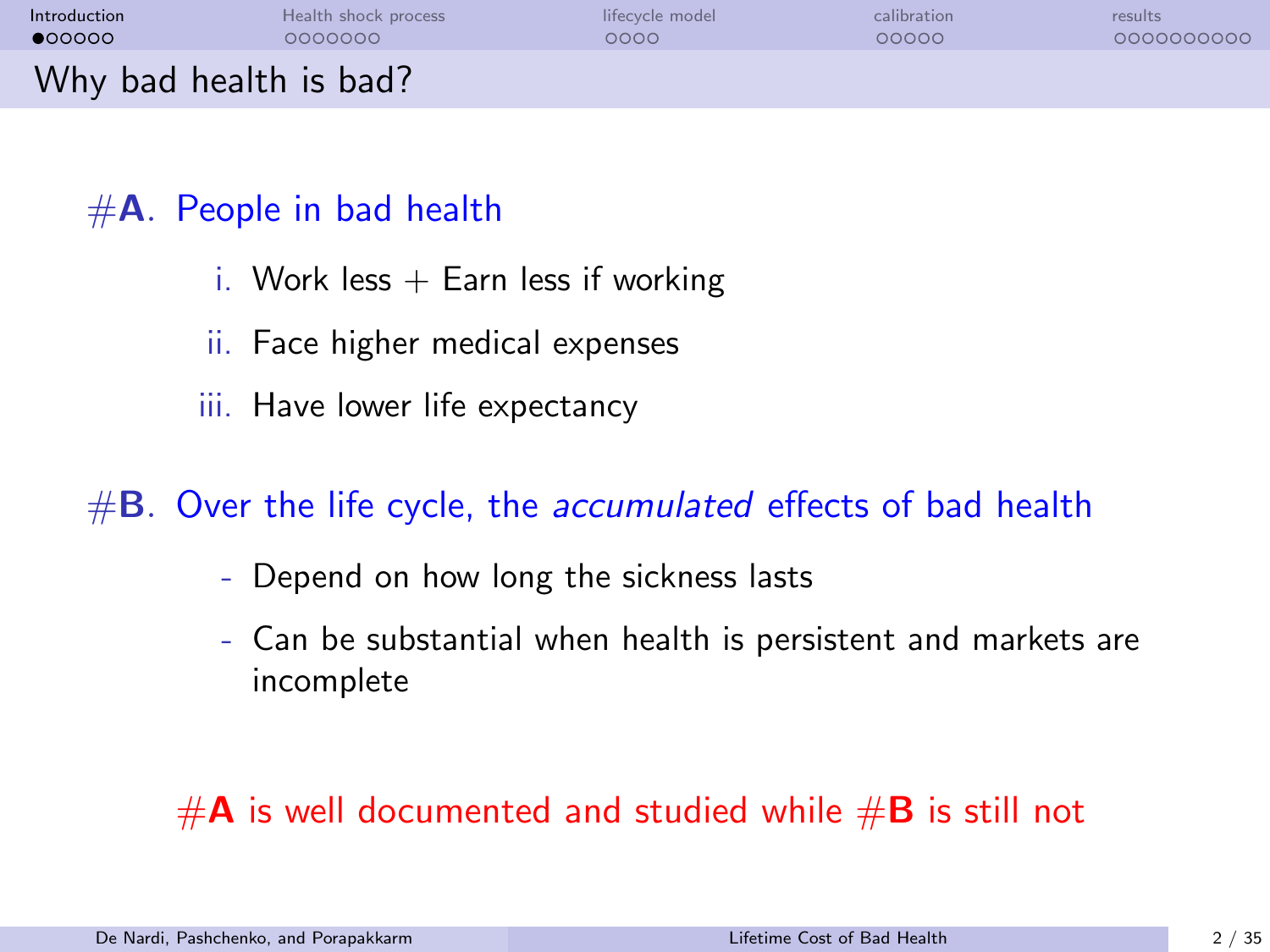**[Introduction](#page-1-0) [Health shock process](#page-7-0) and intervally intervalled** [calibration](#page-19-0) [results](#page-24-0) 00000 0000000000

Is the accumulated effect important?

Wealth-health gradient among high school men (HRS: 1994-2012)



- good health  $\in$  {excellent, very good, good}; bad health  $\in$  {fair, poor}

- net worth: controlled for year effects and family sizes

#### $\triangleright$  The difference is large even among a relatively homogeneous group

 $\rightarrow$  [wealth change](#page--1-0)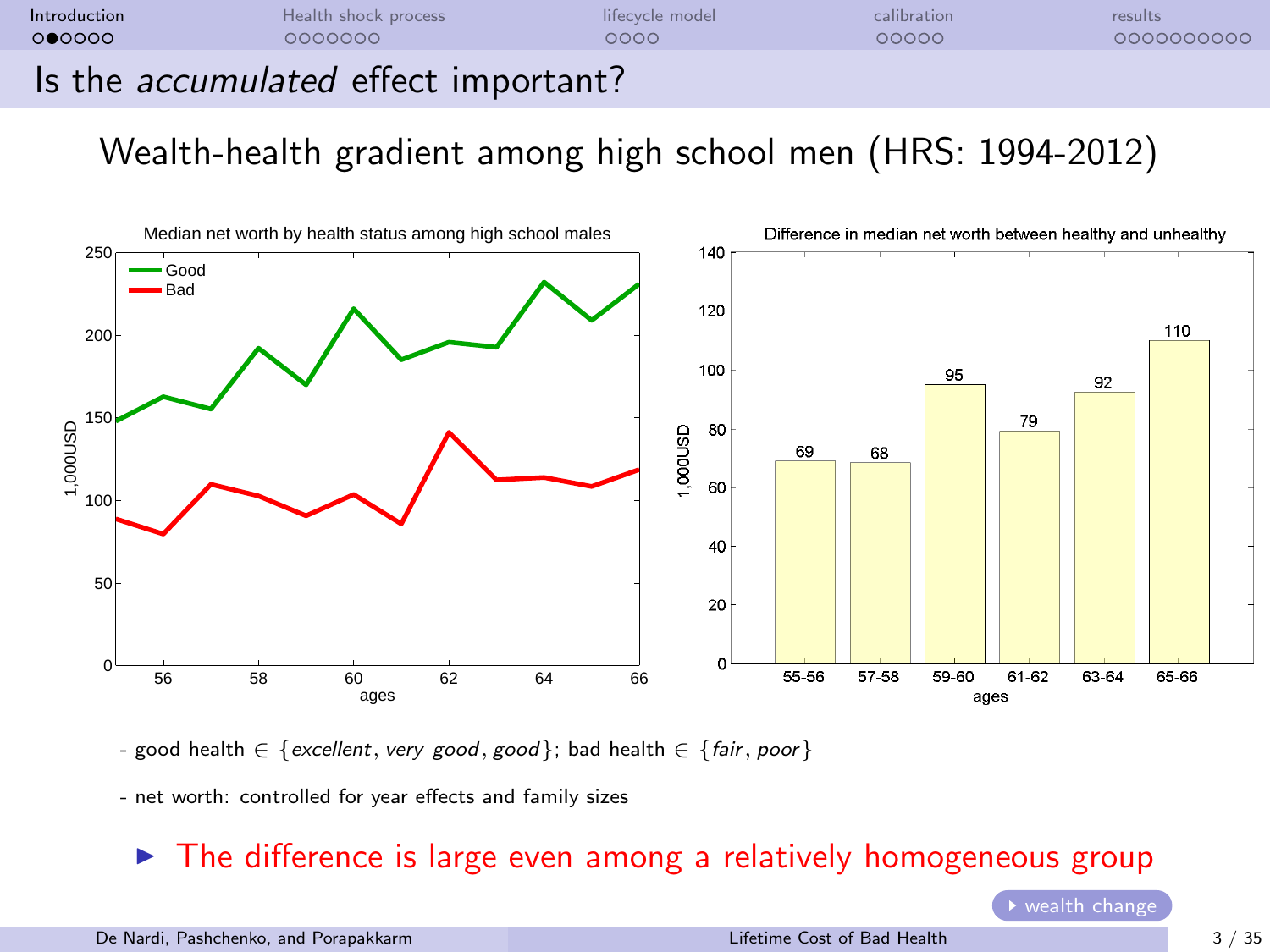| Introduction | Health shock process                      | lifecycle model | calibration | results    |
|--------------|-------------------------------------------|-----------------|-------------|------------|
| 000000       | 0000000                                   | 0000            | 00000       | 0000000000 |
|              | Our stand on health and economic outcomes |                 |             |            |

How do economists think about health and economic outcomes?

Ch.1 Health is exogenous: health  $\Rightarrow$  economic outcomes

Ch.2 Health is endogenous: economic outcomes  $\Rightarrow$  health

Ch.3 People differ in characteristics/factors affecting both their health and economic outcomes (eg. childhood development can affect both health outcomes and economic behaviors in adulthood)

This paper

 $\Rightarrow$  focus on Ch.1 and 3

 $\Rightarrow$  quantify effects of health uncertainty under incomplete markets

De Nardi, Pashchenko, and Porapakkarm [Lifetime Cost of Bad Health](#page-0-0) 4 / 35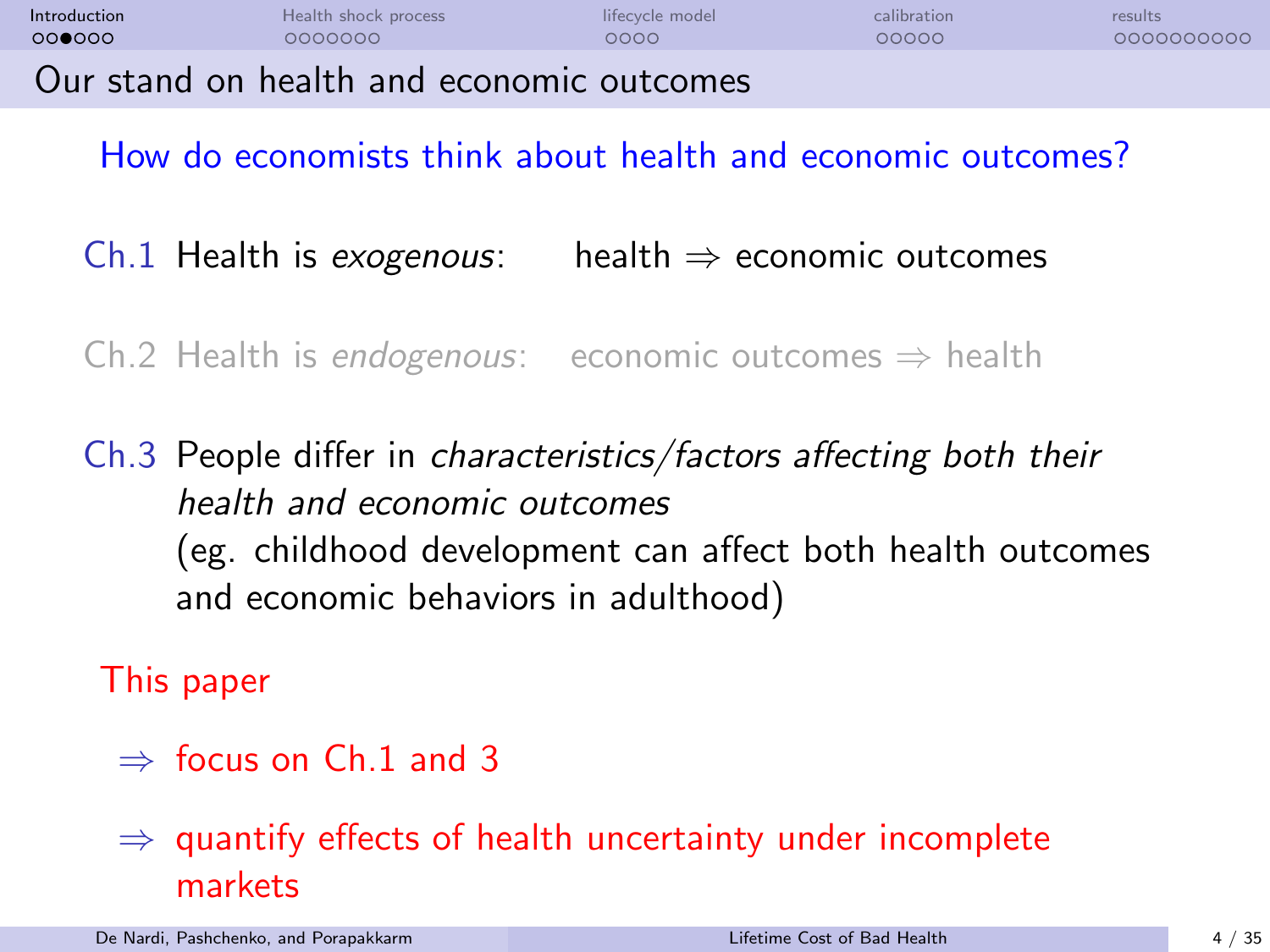| Introduction | Health shock process        | lifecycle model | calibration | results    |
|--------------|-----------------------------|-----------------|-------------|------------|
| 000000       | 0000000                     | ೦೦೦೦            | 00000       | 0000000000 |
|              | What we do? The big picture |                 |             |            |

1<sup>st</sup> Part : Why is health status persistent?

- $\triangleright$  Document long-term dynamics of health status in the data
- $\triangleright$  Estimate a parsimonious health shock process that is consistent with the empirical facts (both cross-sectional and dynamic aspects)
- $\blacktriangleright$  Identify two different sources of health persistence
	- i. Duration-dependence: the longer an unhealthy spell, the lower the chance of recovering
	- ii. Fixed health type: people are different, eg. lifestyle, genes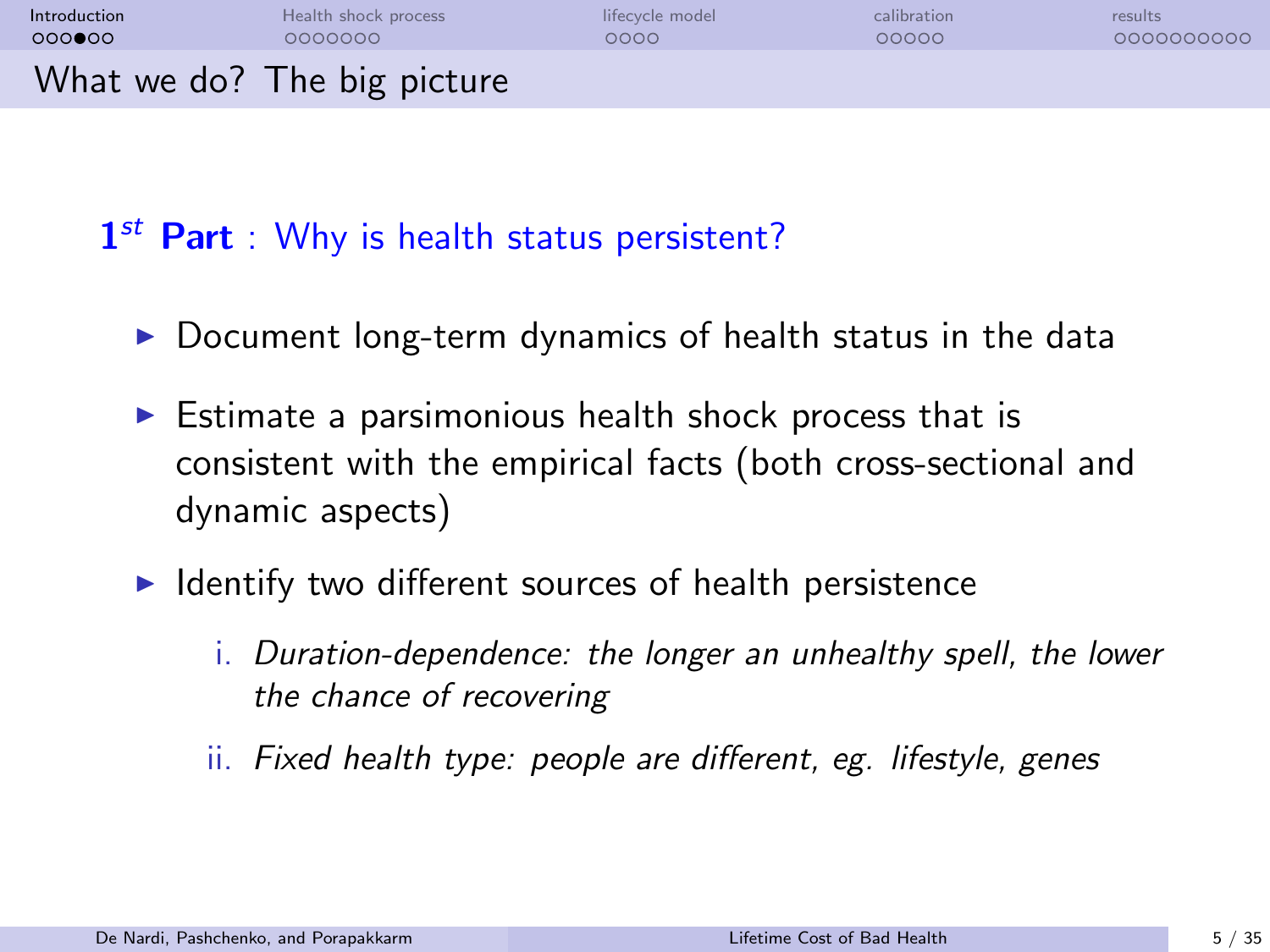| Introduction | Health shock process                | lifecycle model | calibration | results    |
|--------------|-------------------------------------|-----------------|-------------|------------|
| 000000       | 0000000                             | 0000            | 00000       | 0000000000 |
|              | What we do? The big picture (cont.) |                 |             |            |

2<sup>nd</sup> Part: How does bad health affect individuals over life cycle?

- $\triangleright$  Estimate a life cycle model augmented with the health shock that captures
	- 1. Effects of bad health on life expectancy and medical spending
	- 2. Income-health gradient
	- 3. wealth-health gradient
- $\triangleright$  And answer the following questions
	- i. How much is the monetary loss due to bad health over life cycle?
	- ii. Why being in good health is valuable?
	- iii. How much does health uncertainty contribute to lifetime inequality?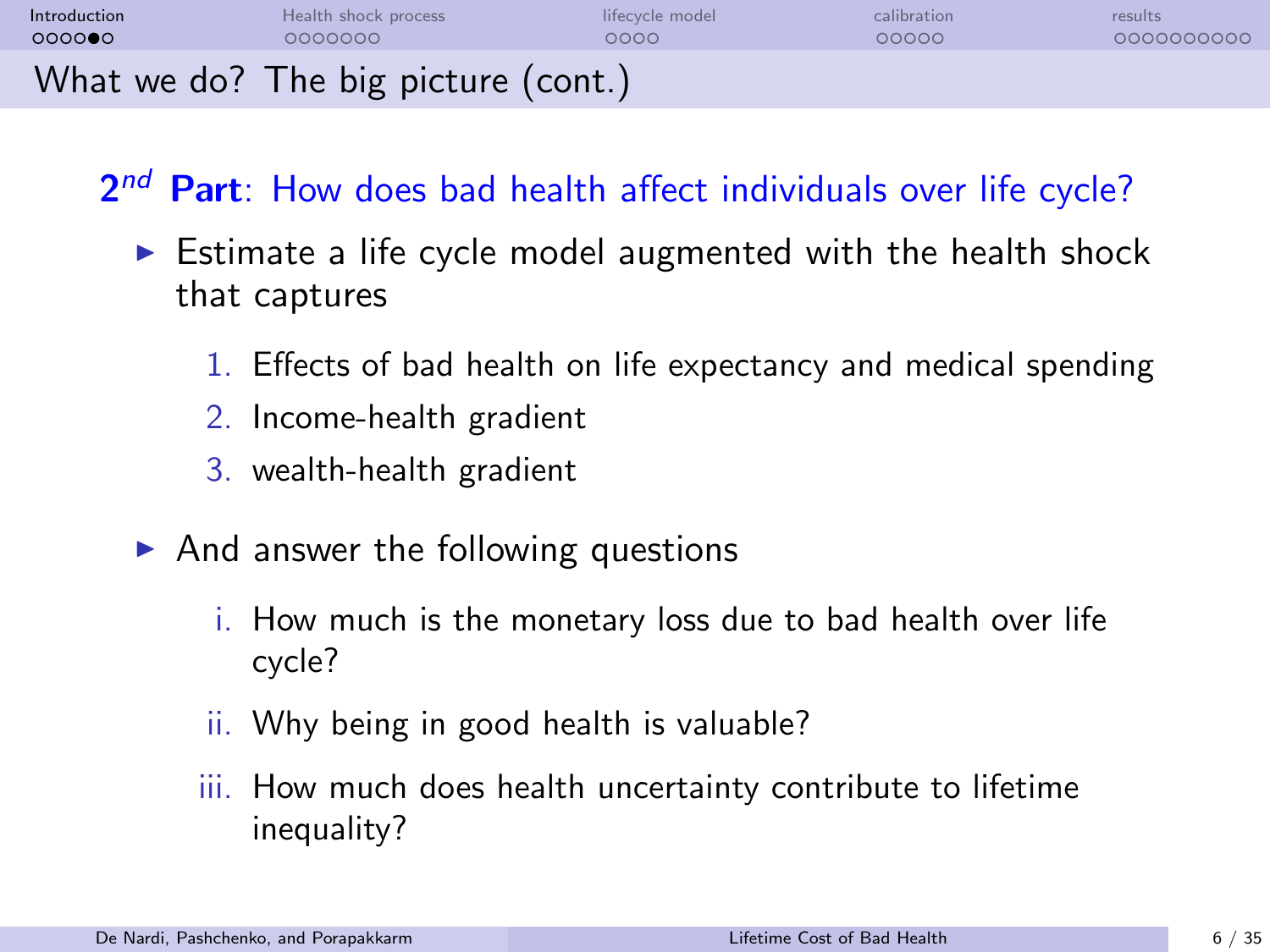| Introduction | Health shock process | lifecycle model | calibration | results    |
|--------------|----------------------|-----------------|-------------|------------|
| 00000        | 0000000              | ೦೦೦೦            | 00000       | 0000000000 |
| Data         |                      |                 |             |            |

- 1. Health and Retirement Study (HRS: 1994-2012)
- 2. Panel Study of Income Dynamics (PSID)
	- ▶ Annual data (1984-1997); bi-annual (1997-2012)
- 3. Medical Expenditure Panel Survel (MEPS: 1999-2011)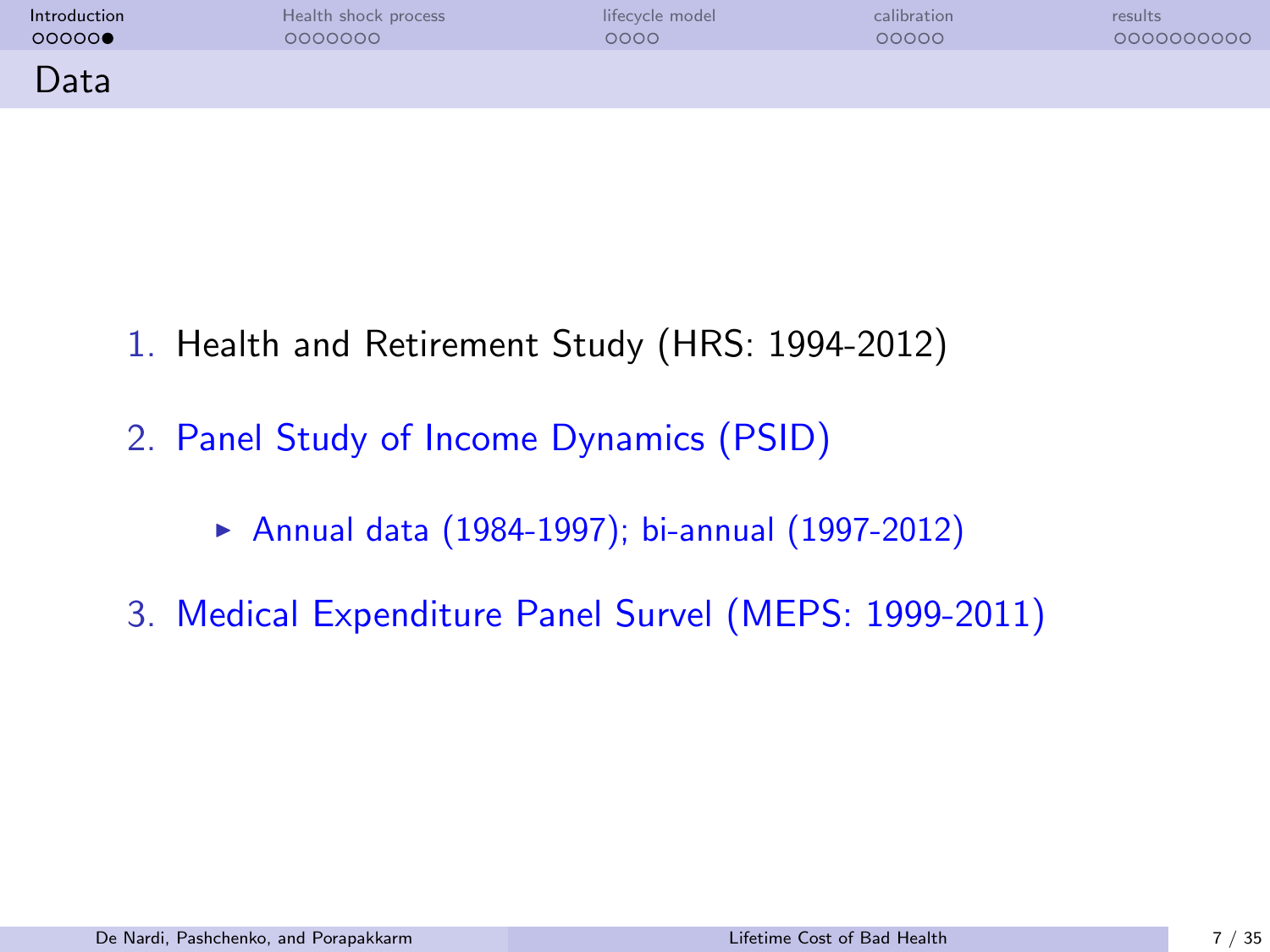<span id="page-7-0"></span>

| Introduction                | Health shock process | lifecycle model | calibration | results    |
|-----------------------------|----------------------|-----------------|-------------|------------|
| 000000                      | 0000000              | ೦೦೦೦            | 00000       | 0000000000 |
| Outline of the presentation |                      |                 |             |            |

## $\blacktriangleright$  Health process estimation

## $\blacktriangleright$  Life-cycle model

 $\blacktriangleright$  Model estimation (MSM)

#### $\blacktriangleright$  Results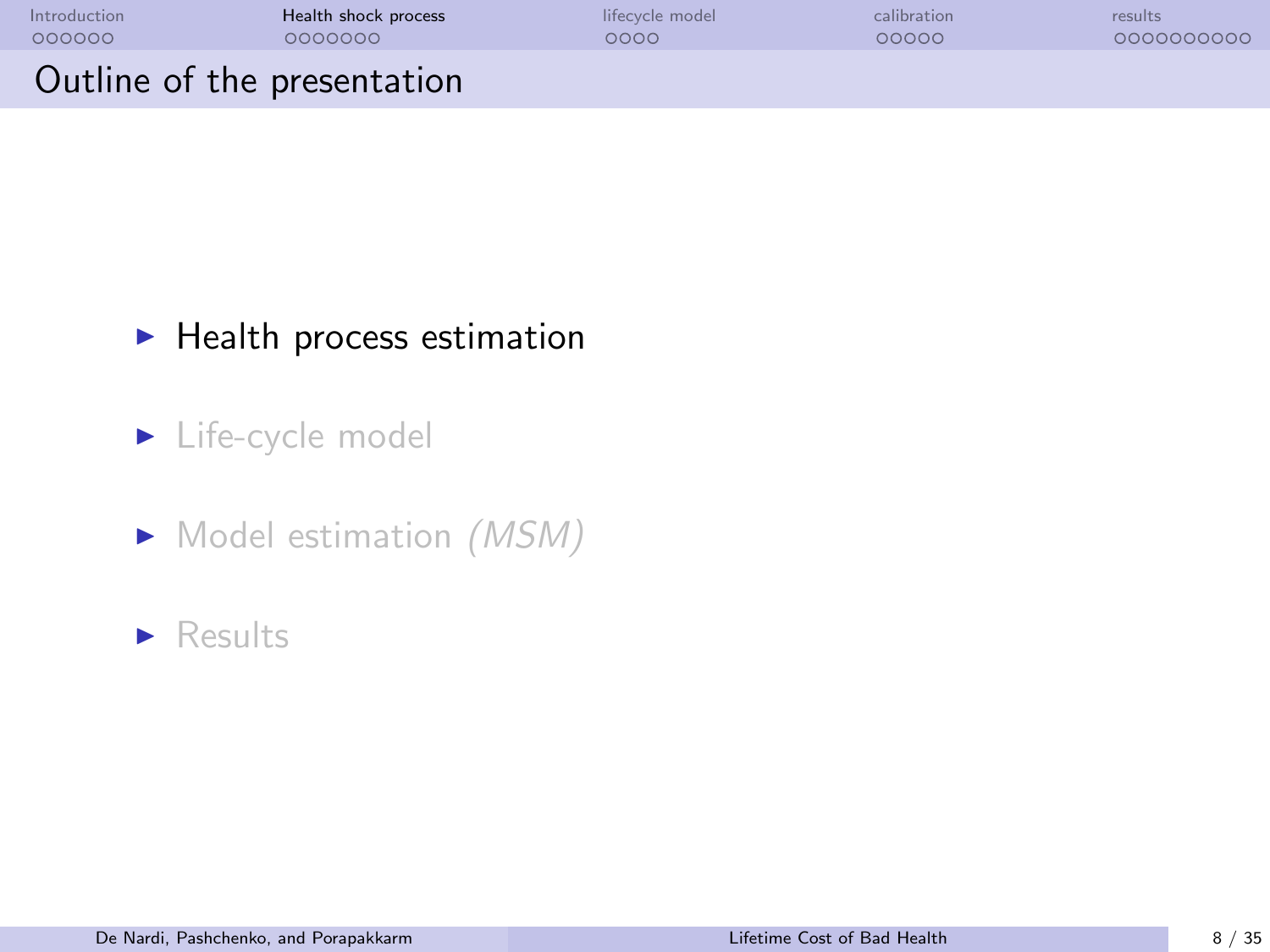

Panel A: % unhealthy people by ages





#### Panel B1: % transition bad  $\rightarrow$  good Panel B2: % transition good  $\rightarrow$  bad



De Nardi, Pashchenko, and Porapakkarm [Lifetime Cost of Bad Health](#page-0-0) 9 / 35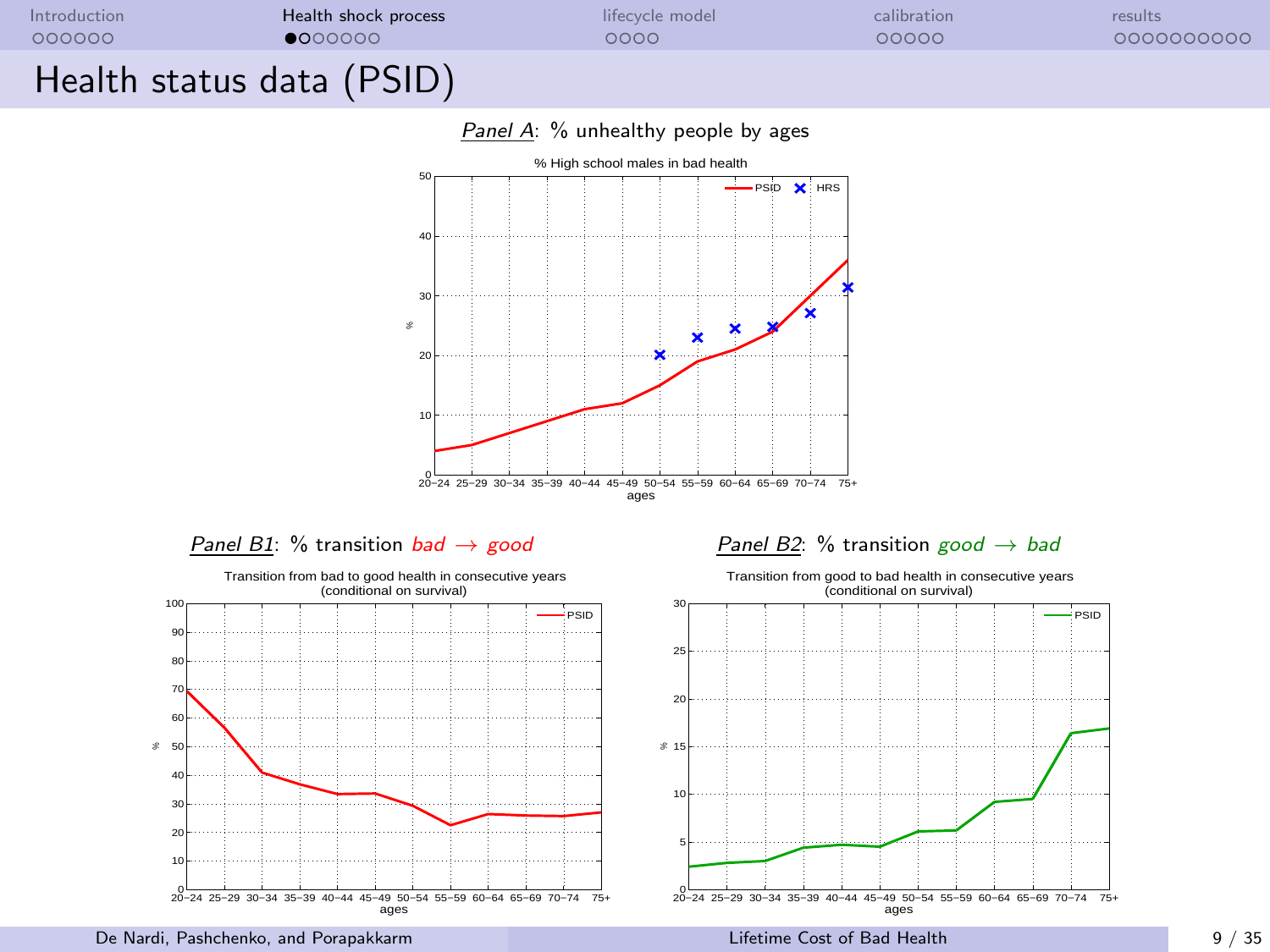

## Duration-dependent profile by health status (30-54 years old)







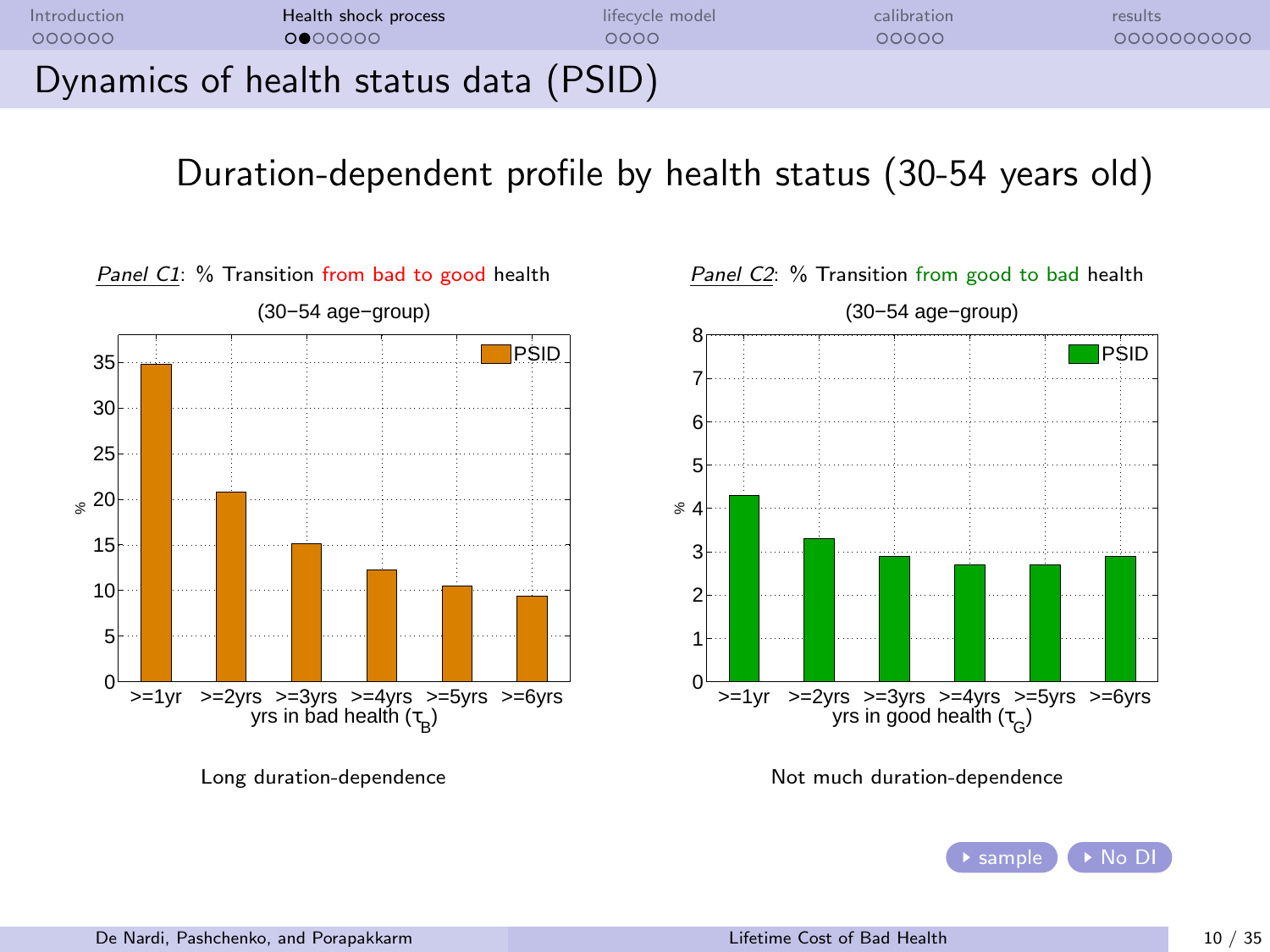| Introduction         | Health shock process | lifecycle model | calibration | results    |
|----------------------|----------------------|-----------------|-------------|------------|
| 000000               | 0000000              | 0000            | 00000       | 0000000000 |
| Health shock process |                      |                 |             |            |

Conditional on surviving to the next period,

► Probability to be *healthy* if unhealthy for  $\tau_B$  yrs:  $\pi_i^{\overrightarrow{BC}}(\tau_B | age)$ 

$$
logit\left(\pi_i^{\overrightarrow{B}\overrightarrow{G}}(\tau_B|age)\right) = \underbrace{\left(a_1^B\mathbf{1}_{\{\tau_B=1\}}+a_2^B\mathbf{1}_{\{\tau_B\geq 2\}}\right)}_{\text{duration dependence}} + \left(b_1^Bage + b_2^Bage^2\right) + \underbrace{\eta_i}_{\text{health type}}
$$

► Probability to be unhealthy if healthy for  $\tau_G$  yrs:  $\pi_i^{\overrightarrow{GB}}(\tau_G | age)$ 

$$
\text{logit}\left(\pi^{\overrightarrow{GB}}_{i} \left(\tau_{G} | \text{age}\right)\right) = \left(a_{1}^{G} \mathbf{1}_{\{\tau_{G} = 1\}} + a_{2}^{G} \mathbf{1}_{\{\tau_{G} \geq 2\}}\right) + \left(b_{1}^{G} \text{age} + b_{2}^{G} \text{age}^{2}\right) + b_{3}^{G} \times \eta_{i}
$$

 $\eta_i \sim$  uniform distribution over 5 points symmetric around zero

 $\triangleright$  [surv prob](#page--1-0)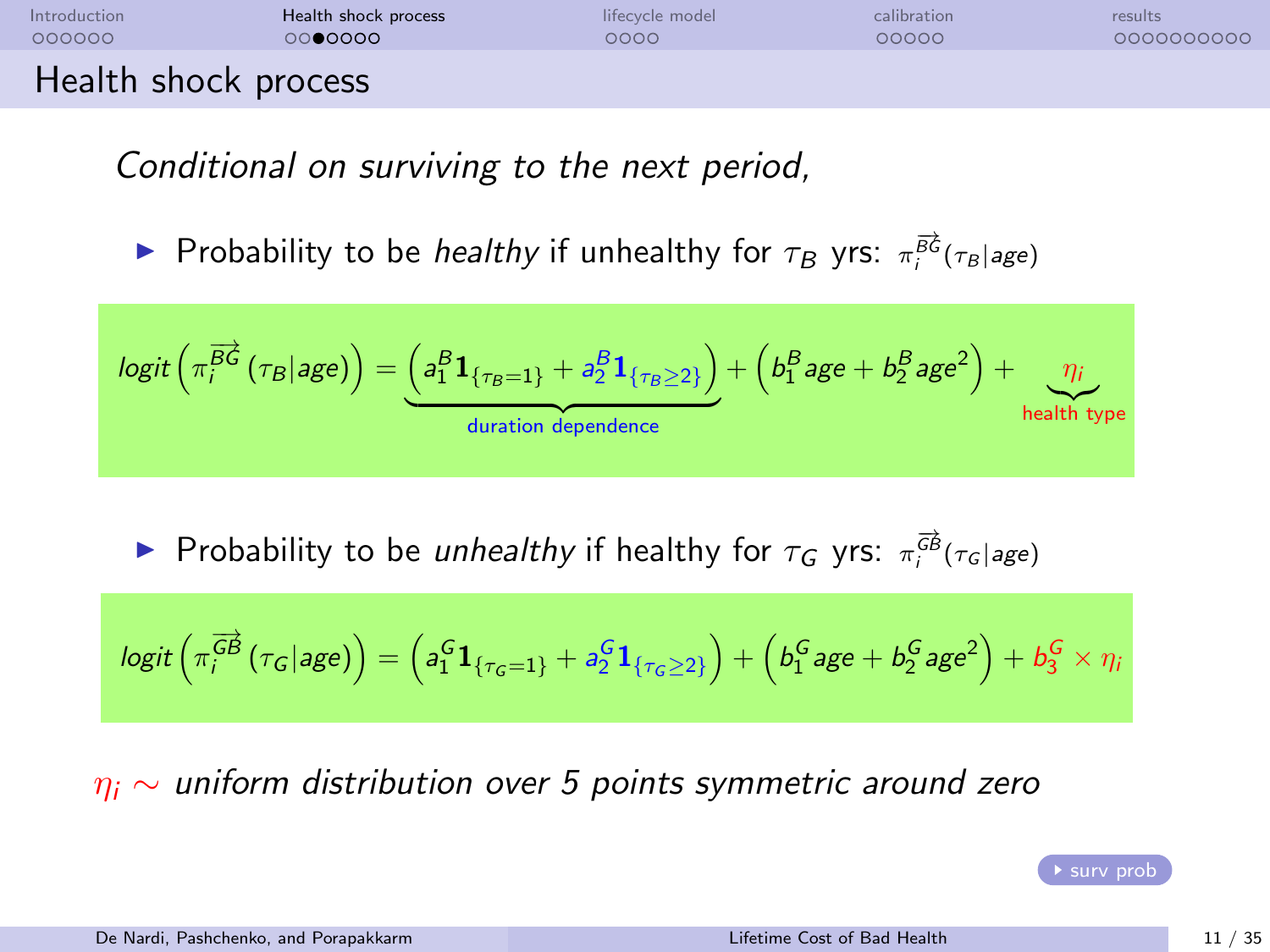

#### Dynamics of health status: model vs PSID

















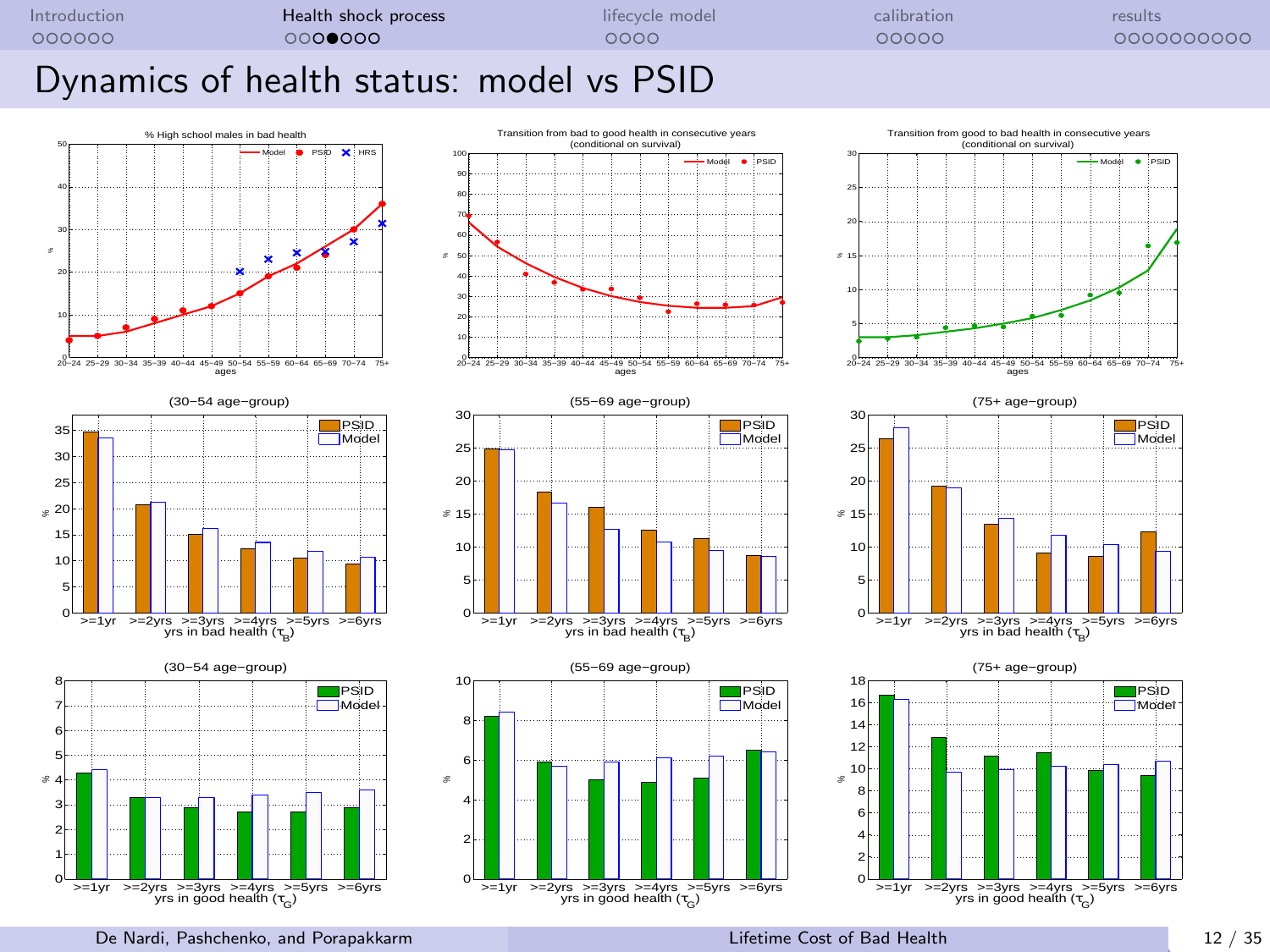| Introduction | Health shock process           | lifecycle model | calibration | results    |
|--------------|--------------------------------|-----------------|-------------|------------|
| 000000       | 0000000                        | 0000            | 00000       | 0000000000 |
|              | Estimated health shock process |                 |             |            |

bad⇒good good⇒bad



 $\rightarrow$  Most of duration dependence is due to fixed health type  $\rightarrow$  No effect of fixed health type

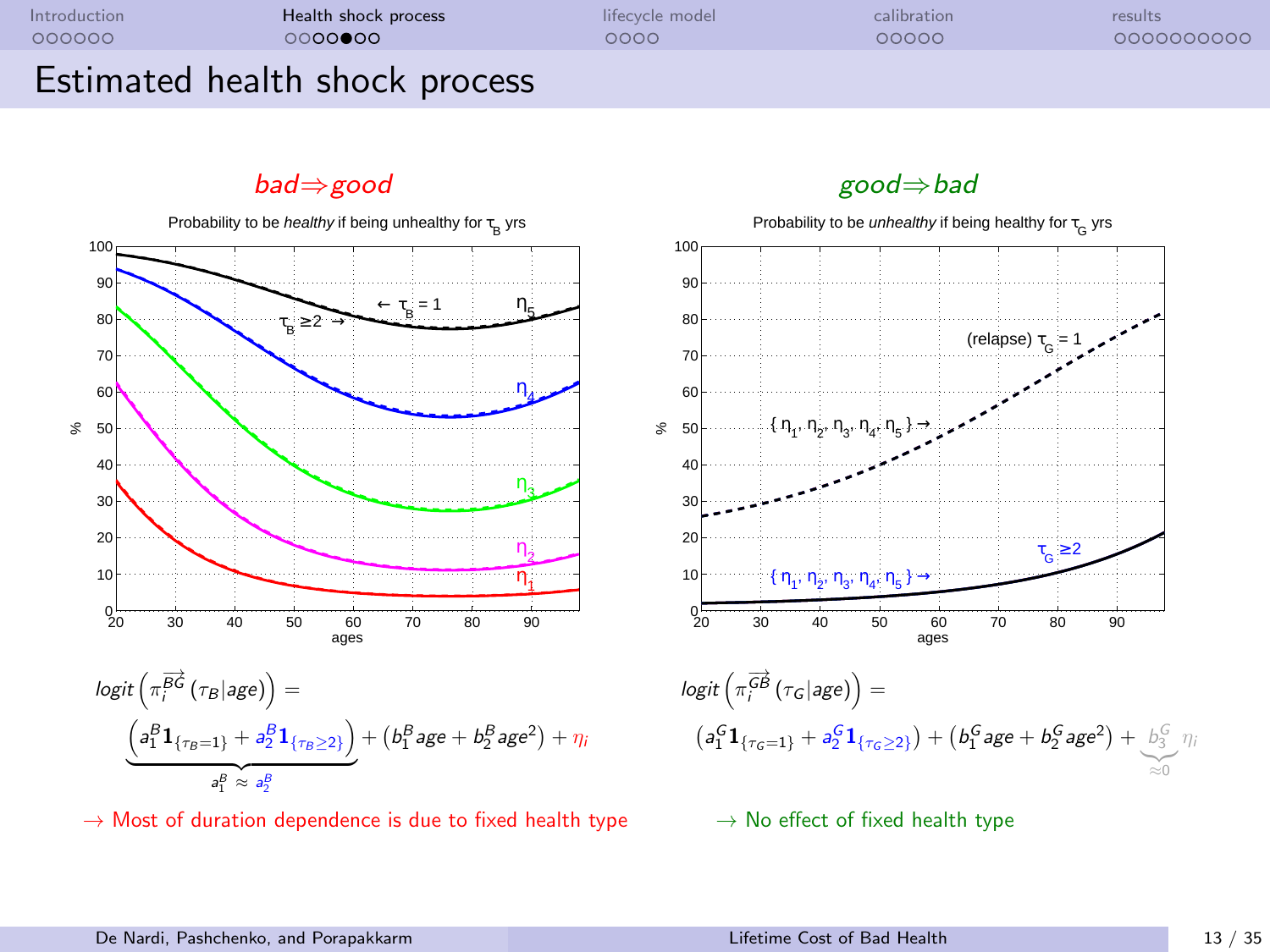| Introduction | Health shock process                                          | lifecycle model | calibration | results    |
|--------------|---------------------------------------------------------------|-----------------|-------------|------------|
| 000000       | 0000000                                                       | റററെ            | 00000       | 0000000000 |
|              | Distribution of unhealthy periods between 57-65: Model vs HRS |                 |             |            |

### (Additional validation)



HRS: balanced panel of *healthy* individuals at 55 (N=828 individuals)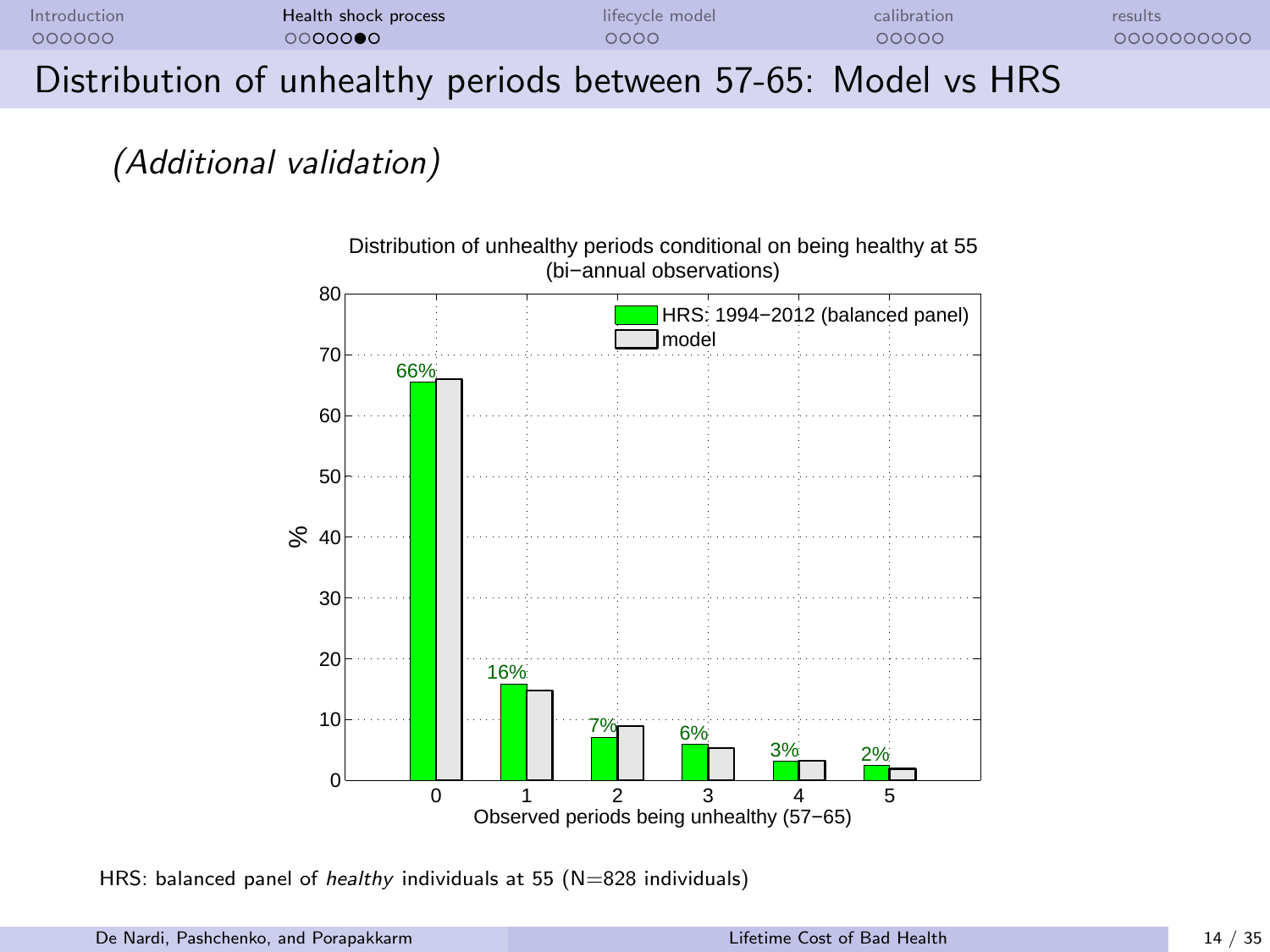| Introduction | Health shock process                   | lifecycle model | calibration | results    |
|--------------|----------------------------------------|-----------------|-------------|------------|
| 000000       | 000000                                 | ೦೦೦೦            | 00000       | 0000000000 |
|              | How should we think about health type? |                 |             |            |

- $\triangleright$  Model: People with bad health type experience multiple periods being unhealthy
- $\blacktriangleright$  HRS: Characteristics of people by #periods being unhealthy

| # unhealthy periods $\frac{96}{11} + \frac{\eta_2}{12}$ |         | $%$ smoking | BMI* |        | % parent alive |        | parents' educ (yrs) |
|---------------------------------------------------------|---------|-------------|------|--------|----------------|--------|---------------------|
| (57-65)                                                 | (model) |             |      | father | mother         | father | mother              |
| $0 - 1$                                                 | 26.9    | 23.2        | 27   | 21.2   | 49.5           |        |                     |
| $2 - 3$                                                 | 39.7    | 25.9        | 28   | 20.2   | 46.7           |        | 10                  |
| $4 - 5$                                                 | 71 1    | 43.5        | 30   | 15.2   | 36.9           |        |                     |

Individuals are healthy at 55

<sup>∗</sup> BMI=body mass index (median)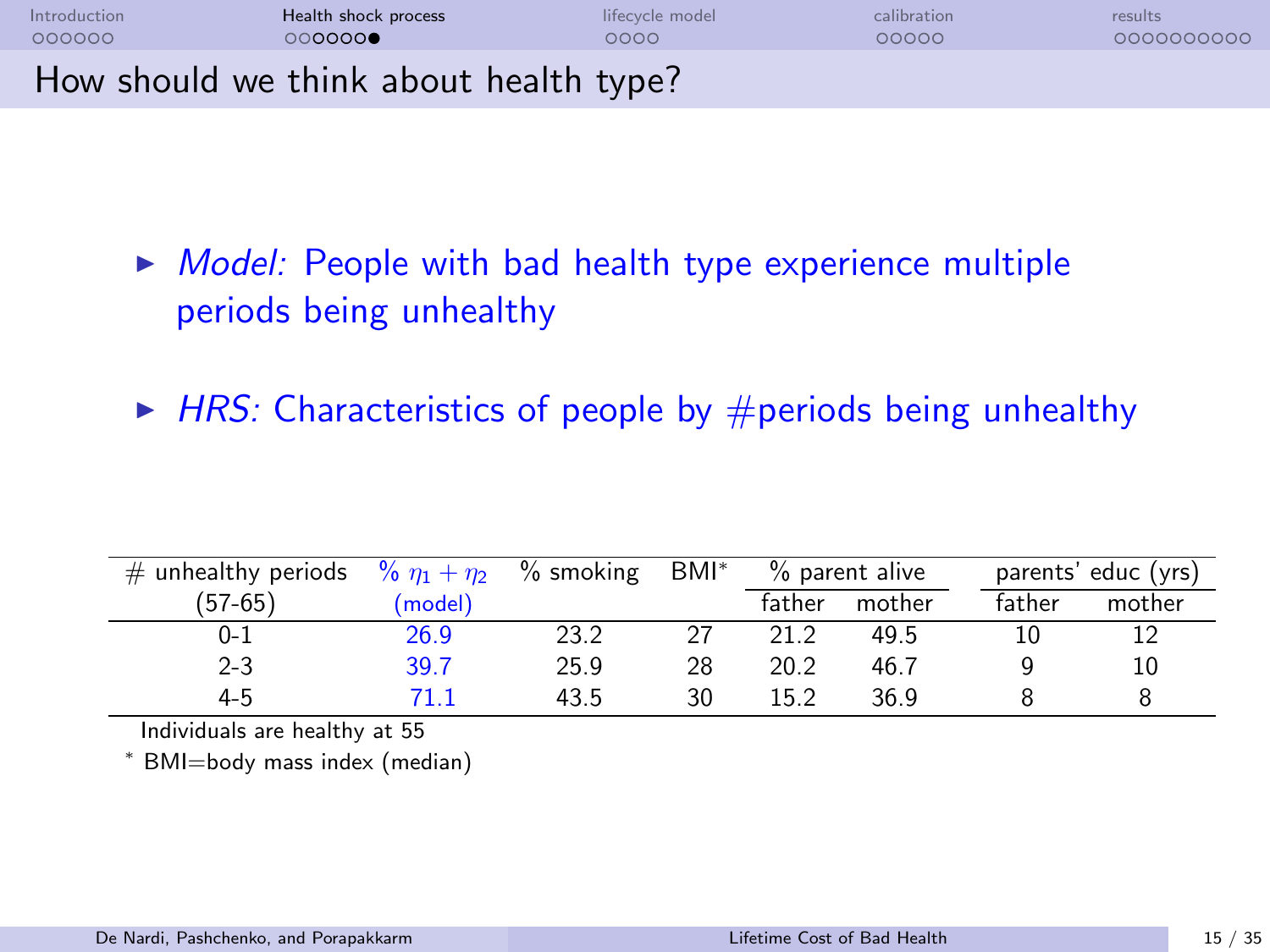<span id="page-15-0"></span>

| Introduction | Health shock process | lifecycle model | calibration | results    |
|--------------|----------------------|-----------------|-------------|------------|
| 000000       | 0000000              | $\bullet$ 000   | 00000       | 0000000000 |
| Outline      |                      |                 |             |            |

 $\blacktriangleright$  Health process estimation

 $\blacktriangleright$  Life-cycle model

 $\blacktriangleright$  Model estimation (MSM)

#### $\blacktriangleright$  Results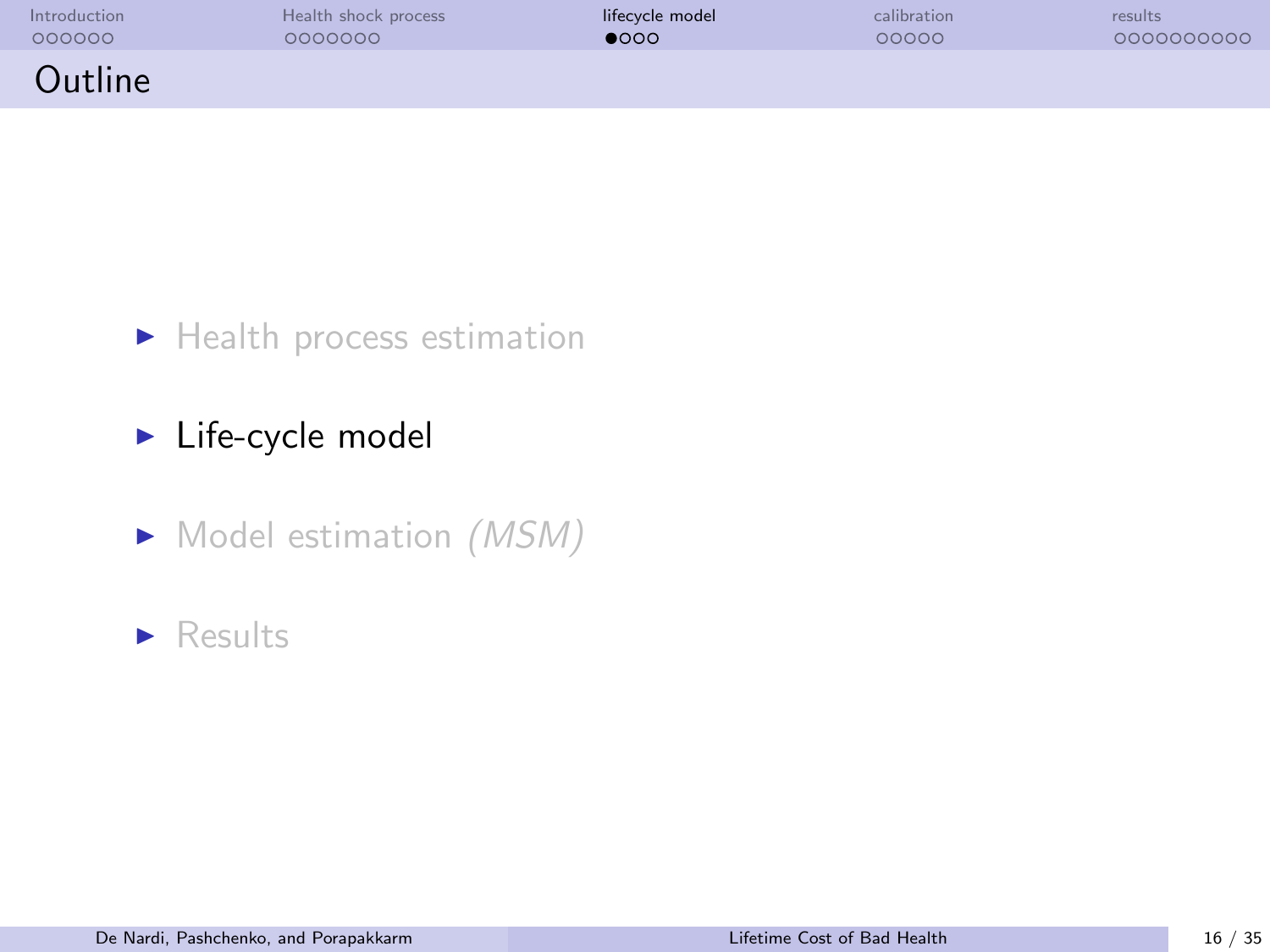| Introduction   | Health shock process | lifecycle model | calibration | results    |
|----------------|----------------------|-----------------|-------------|------------|
| 000000         | COOCOOO              | 0000            | 00000       | 0000000000 |
| Key mechanisms |                      |                 |             |            |

- $\blacktriangleright$  The observed correlation between health and life-cycle outcomes is generated by two mechanisms
- 1 Causal effects of bad health:
	- a. Decreases productivity and increases disutility from work
	- b. Increases OOP medical spending
	- c. Lowers life expectancy
- 2 Composition effect:
	- Fixed and heterogenous health types  $(\eta_i)$
	- Fixed and heterogenous patience  $(\beta_i)$
	- $\blacktriangleright$   $\eta_i$  and  $\beta_i$  can be correlated.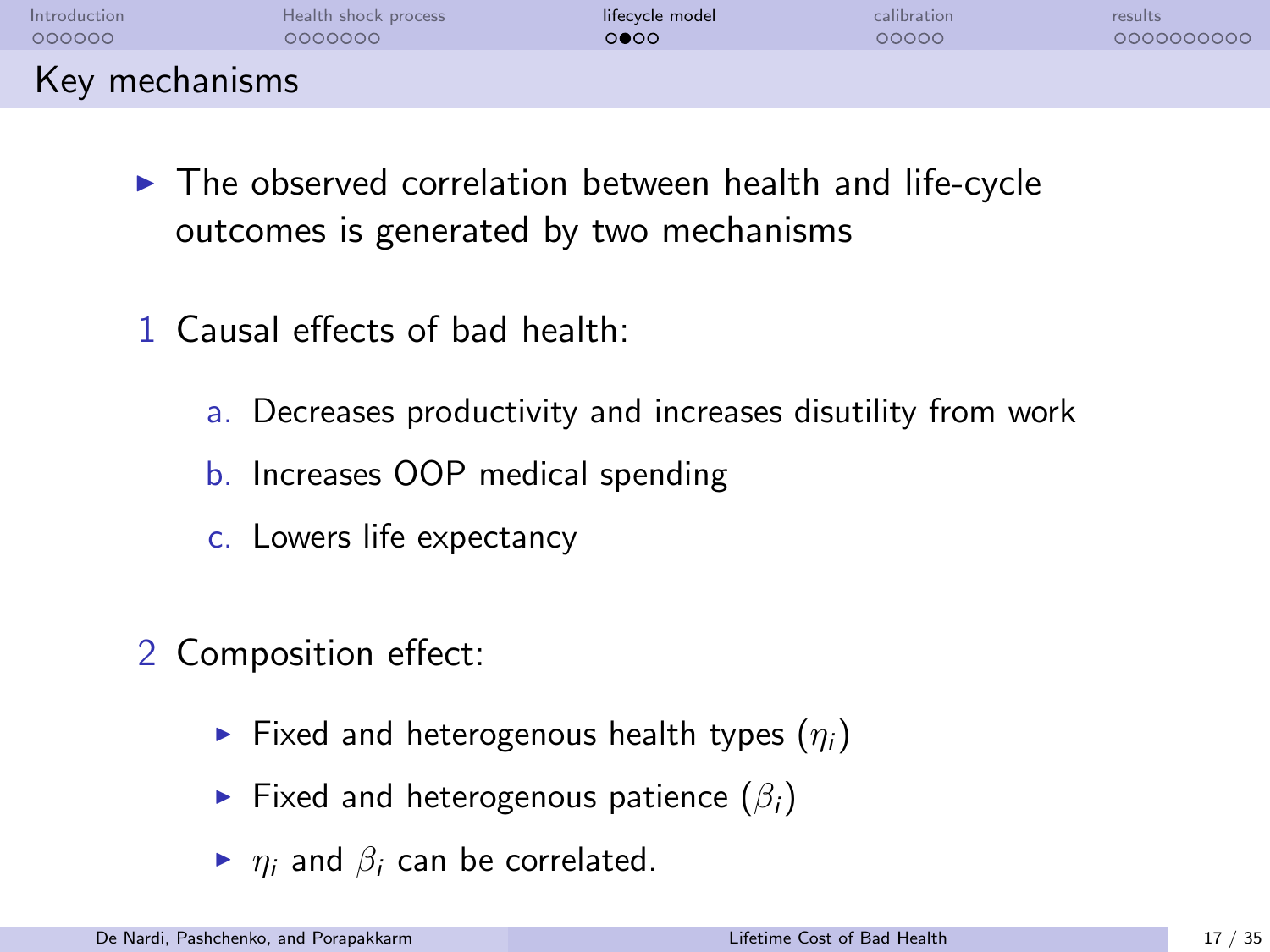| Introduction     | Health shock process | lifecycle model | calibration | results    |
|------------------|----------------------|-----------------|-------------|------------|
| 000000           | 0000000              | 0000            | 00000       | 0000000000 |
| Life-cycle model |                      |                 |             |            |

 $\triangleright$  20-64 $\rightarrow$ work, 65-99 $\rightarrow$ retired

**IF** health type:  $\eta_i \in \{\eta_1, ..., \eta_5\}$  and discount factor:  $\beta_i \in \{\beta_{low}, \beta_{high}\}$ 

 $0 \leq Pr(\beta_i | \eta_m) \leq 1; j \in \{low, high\}, m \in \{1, 2, ..., 5\}$ 

- $\triangleright$  People face productivity, health, medical expenses, and survival uncertainty
- $\triangleright$  Retired people receive Social Security benefits and are covered by Medicare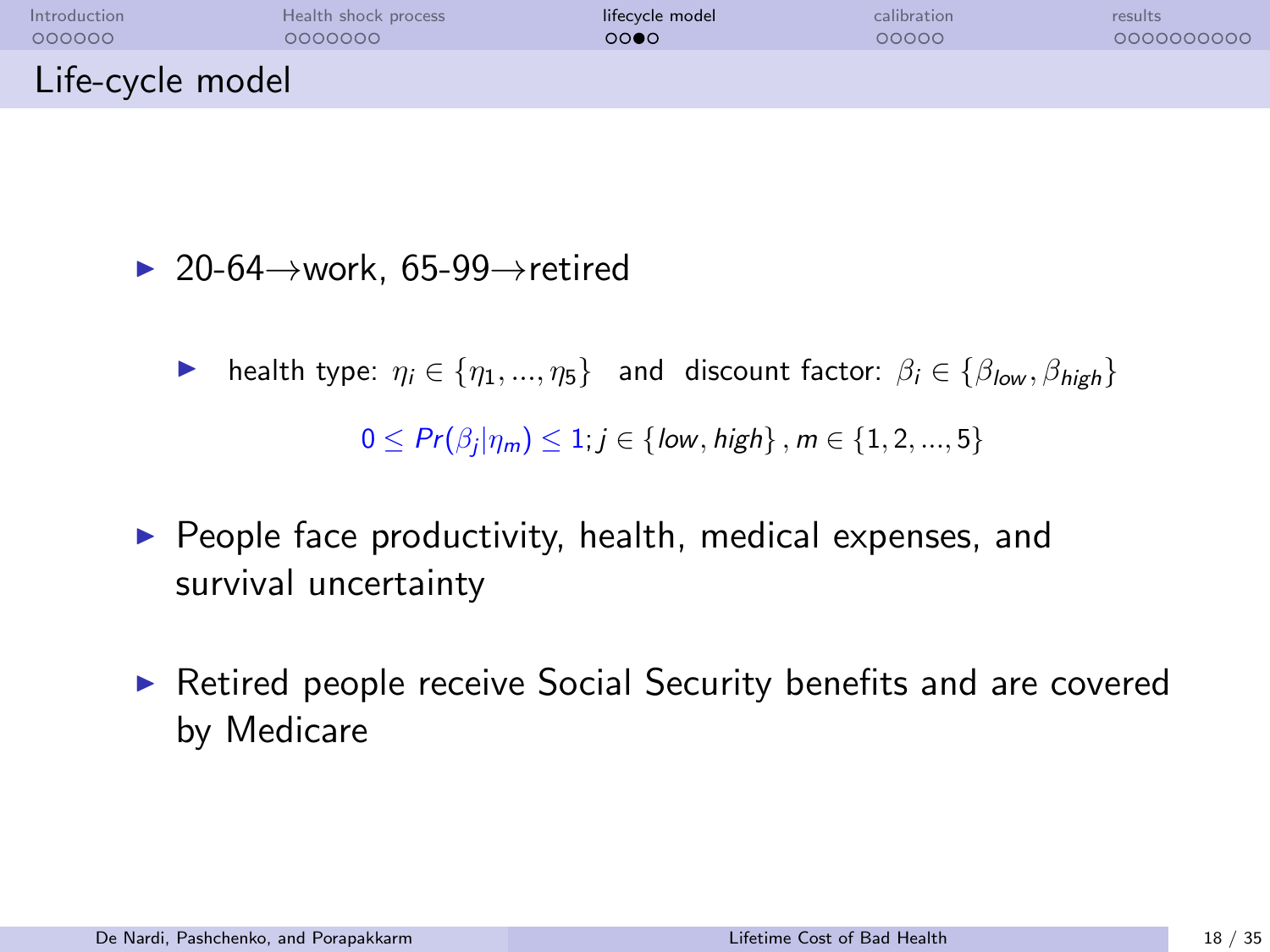



$$
u(c_t, l_t, h_t) = \frac{c_t^{1-\rho}}{1-\rho} - \phi_W \mathbf{1}_{\{l_t > 0\}} - \phi_B \mathbf{1}_{\{h_t = B, l_t > 0\}} + \overline{\mathbf{b}}
$$

De Nardi, Pashchenko, and Porapakkarm [Lifetime Cost of Bad Health](#page-0-0) 19 / 35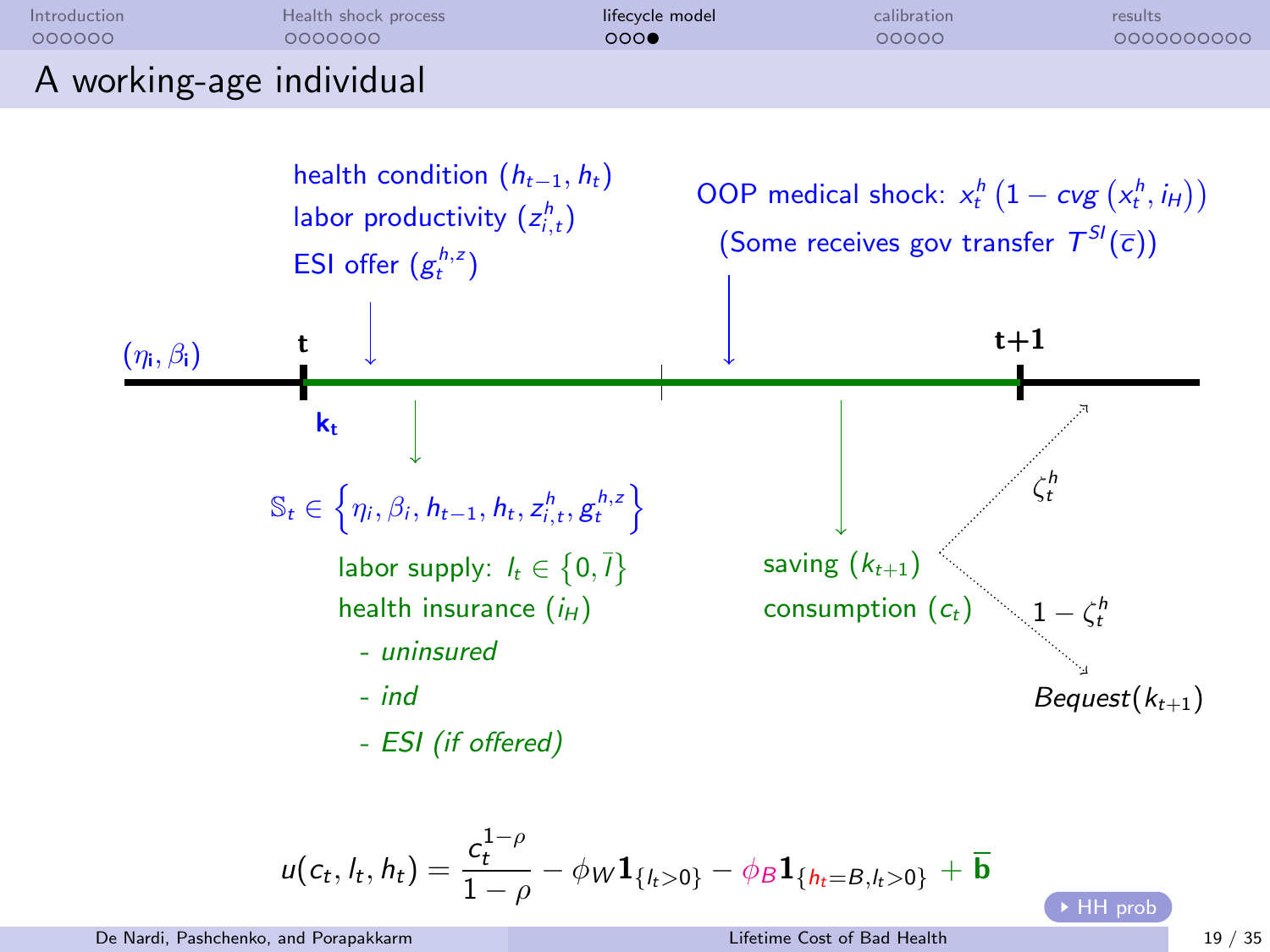<span id="page-19-0"></span>

| Introduction | Health shock process | lifecycle model | calibration    | results    |
|--------------|----------------------|-----------------|----------------|------------|
| 000000       | 0000000              | ೦೦೦೦            | $\bullet$ 0000 | 0000000000 |
| Outline      |                      |                 |                |            |

 $\blacktriangleright$  Health process estimation

## $\blacktriangleright$  Life-cycle model

- $\blacktriangleright$  Model estimation (MSM)
	- wealth profile
	- employment profile  $+$  average labor income profile

### $\blacktriangleright$  Results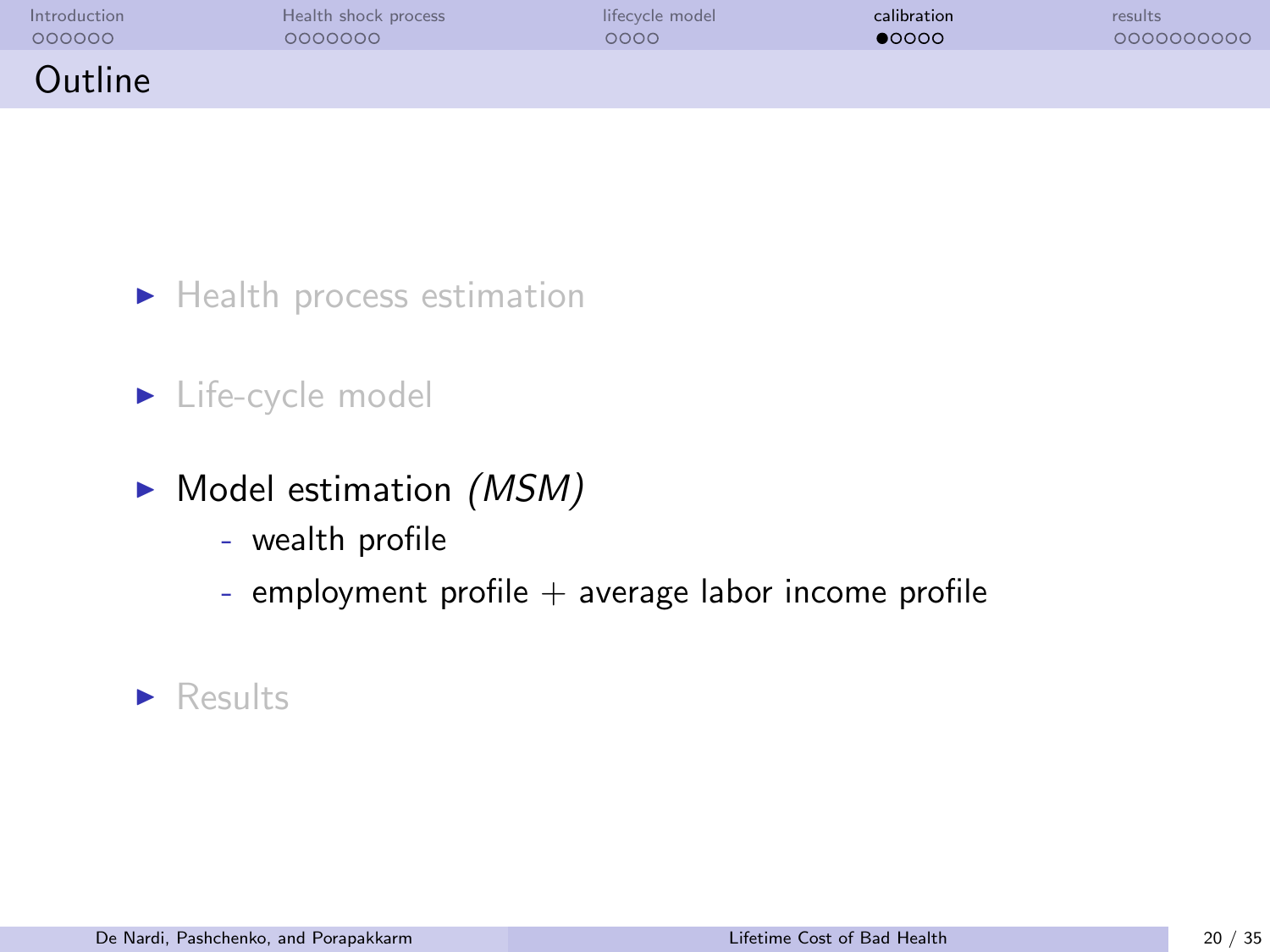| Introduction | Health shock process                           | lifecycle model | calibration | results    |
|--------------|------------------------------------------------|-----------------|-------------|------------|
| 000000       | 0000000                                        | റററെ            | 00000       | 0000000000 |
|              | Model parameters taken/estimated outside model |                 |             |            |

| parameters                         |                                                                                    |                               |  |
|------------------------------------|------------------------------------------------------------------------------------|-------------------------------|--|
| Survival probability by health:    | $\zeta^\textit{h}_t$                                                               | <b>HRS</b>                    |  |
|                                    |                                                                                    | (extrapolation from 20 to 50) |  |
| Health transition probability:     | $\pi_{i,t}^{\overrightarrow{BG}}(\tau_B), \pi_{i,t}^{\overrightarrow{GB}}(\tau_G)$ | <b>PSID</b>                   |  |
| Labor productivity shock:          | $z_{i,t}^h$                                                                        | <b>PSID</b>                   |  |
| Health-dependent medical expenses: | $x_t^h$                                                                            | <b>MEPS</b>                   |  |
| ESI offer probability (logit) :    | $g_t^{h,z}$                                                                        | <b>MEPS</b>                   |  |
| Insurance coverage:                | $cvg(x_t^h, i_H)$                                                                  | <b>MEPS</b>                   |  |
| Risk aversion:                     | $\rho = 3.0$                                                                       | common values $\in$ [1, 5]    |  |

#### Parameters taken/estimated outside model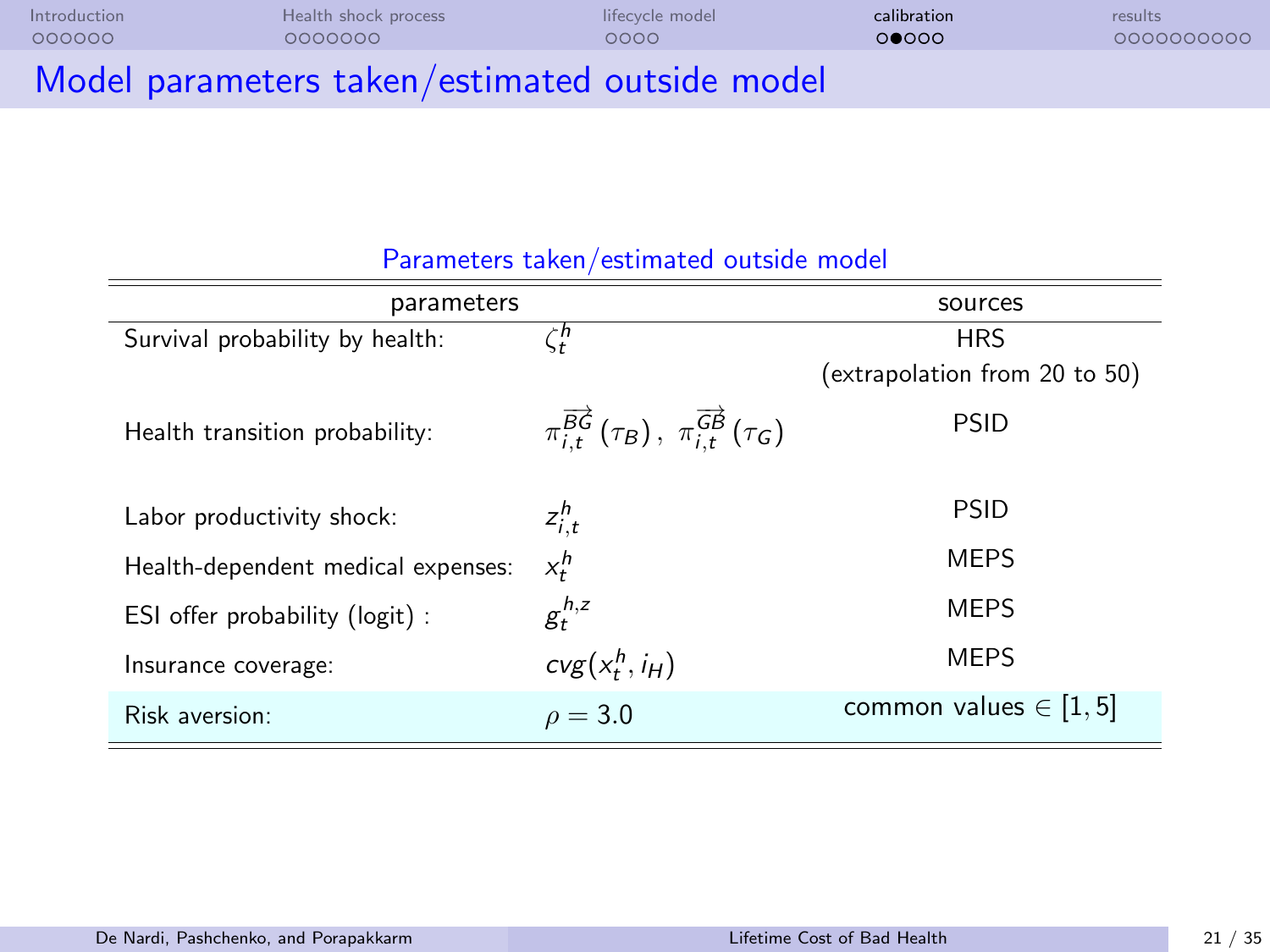| Introduction | Health shock process                             | lifecycle model | calibration | results    |
|--------------|--------------------------------------------------|-----------------|-------------|------------|
| 000000       | 0000000                                          | റററെ            | റററേറ       | 0000000000 |
|              | Stochastic processes estimated outside the model |                 |             |            |

 $\blacktriangleright$  Health-dependent labor income process  $\left(z_{t}^{h}\right)$ 

$$
z_{i,t}^h = \lambda_t^h + \gamma_i + y_{i,t}
$$
  
\n
$$
y_{i,t} = \rho_y y_{i,t-1} + \varepsilon_{i,t}; \quad \varepsilon_{i,t} \sim \text{iid } N(0, \sigma_{\varepsilon}^2)
$$

- ► From PSID:  $\rho_y = 0.9275$ ,  $\sigma_{\varepsilon}^2 = 0.0209$ ,  $\sigma_{\gamma}^2 = 0.042$
- $\blacktriangleright$   $\lambda_t^h$  is used to match average labor income among healthy and unhealthy workers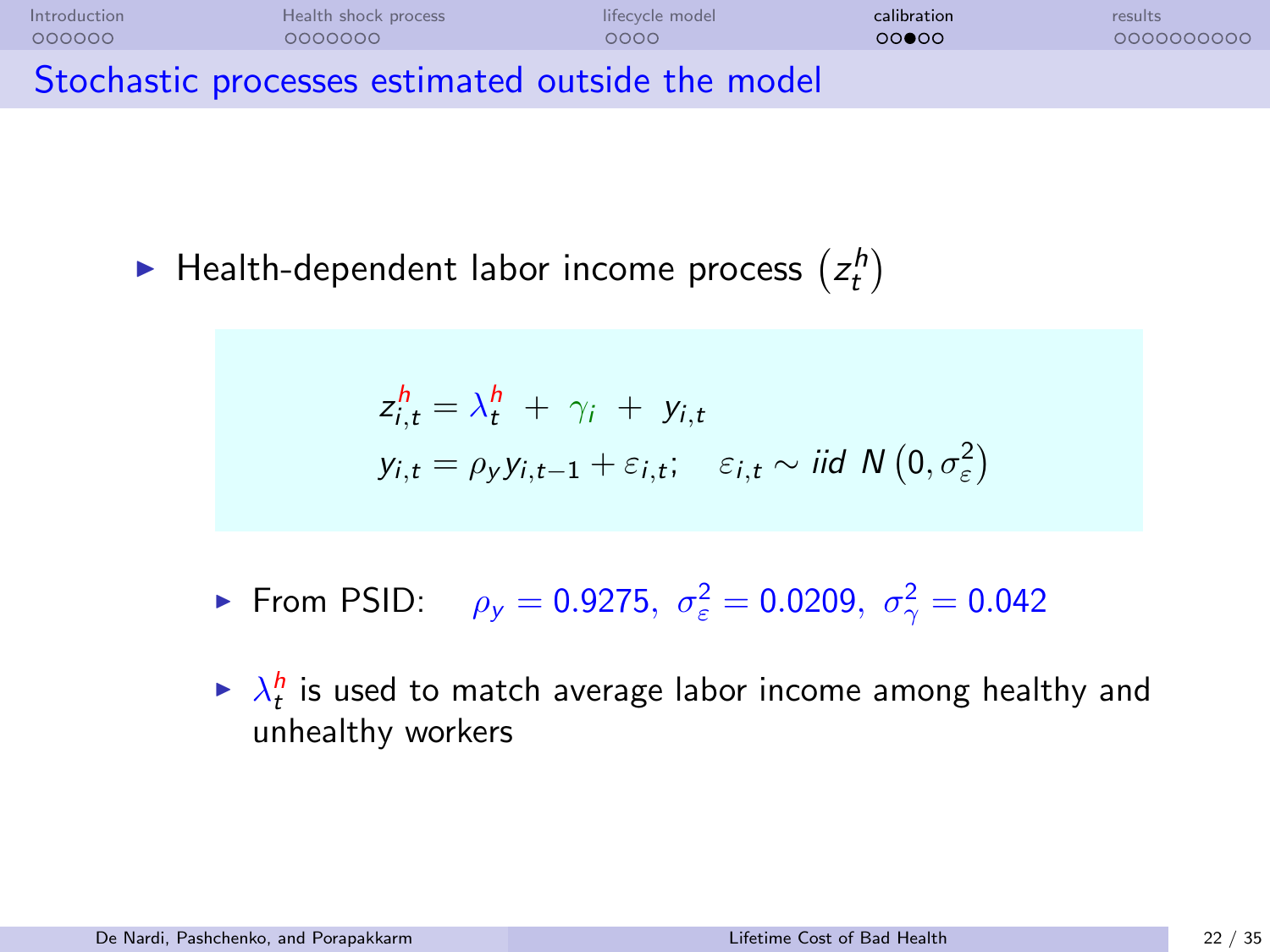| Introduction | Health shock process              | lifecycle model | calibration | results    |
|--------------|-----------------------------------|-----------------|-------------|------------|
| 000000       | 0000000                           | 0000            | 00000       | 0000000000 |
|              | Parameters estimated inside model |                 |             |            |

| parameters                                    | value                                  |          |          |                       | targets     |                     |
|-----------------------------------------------|----------------------------------------|----------|----------|-----------------------|-------------|---------------------|
| $\{\beta_{\text{low}}, \beta_{\text{high}}\}$ | ${0.904, 0.995}$                       |          |          |                       | $^{\prime}$ |                     |
| $Pr(\beta_{low} \eta_i)$                      | $\eta_1$                               | $\eta_2$ | $\eta_3$ | $\eta_4$              | $\eta_5$    | net wealth profiles |
|                                               | 0.89                                   | 0.81     | 0.66     | 0.36                  | 012         | by health (PSID)    |
| consumption floor: $\overline{c}$             | \$3,593 (or \$5,484 in 2010)           |          |          | , , ,                 |             |                     |
| value of life: $\overline{\mathbf{b}}$        | $\frac{\overline{c}^{1-\rho}}{1-\rho}$ |          |          | positive utility flow |             |                     |

 $*$   $\eta_1$  has the lowest probability to recover

▶ Compensation for adding 1 death among 10,000 adults: 6.0M USD ( Empirical Value of Statistical Life  $= 2-9M$  USD )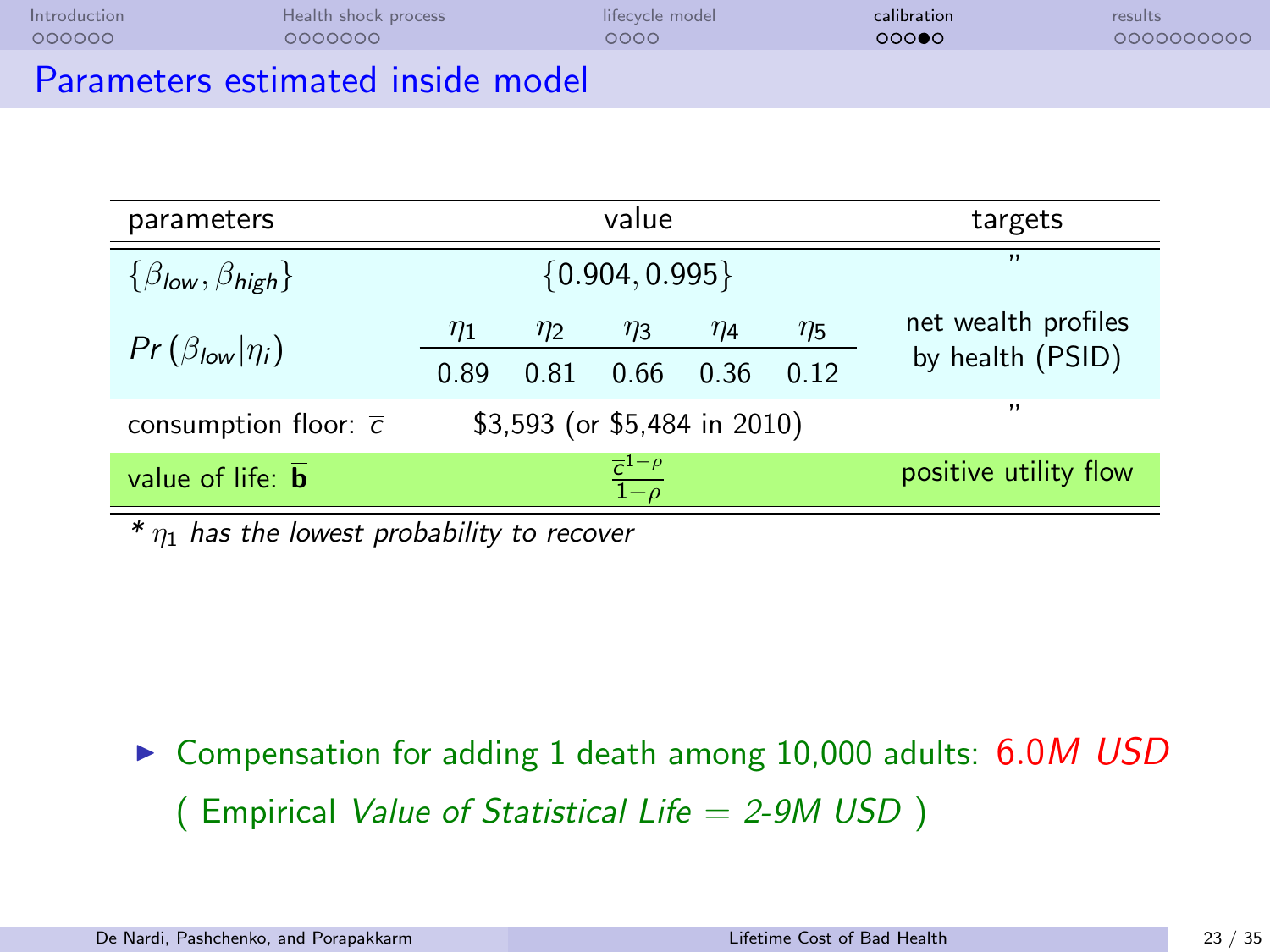

# $\triangleright$  Wealth profiles by health status

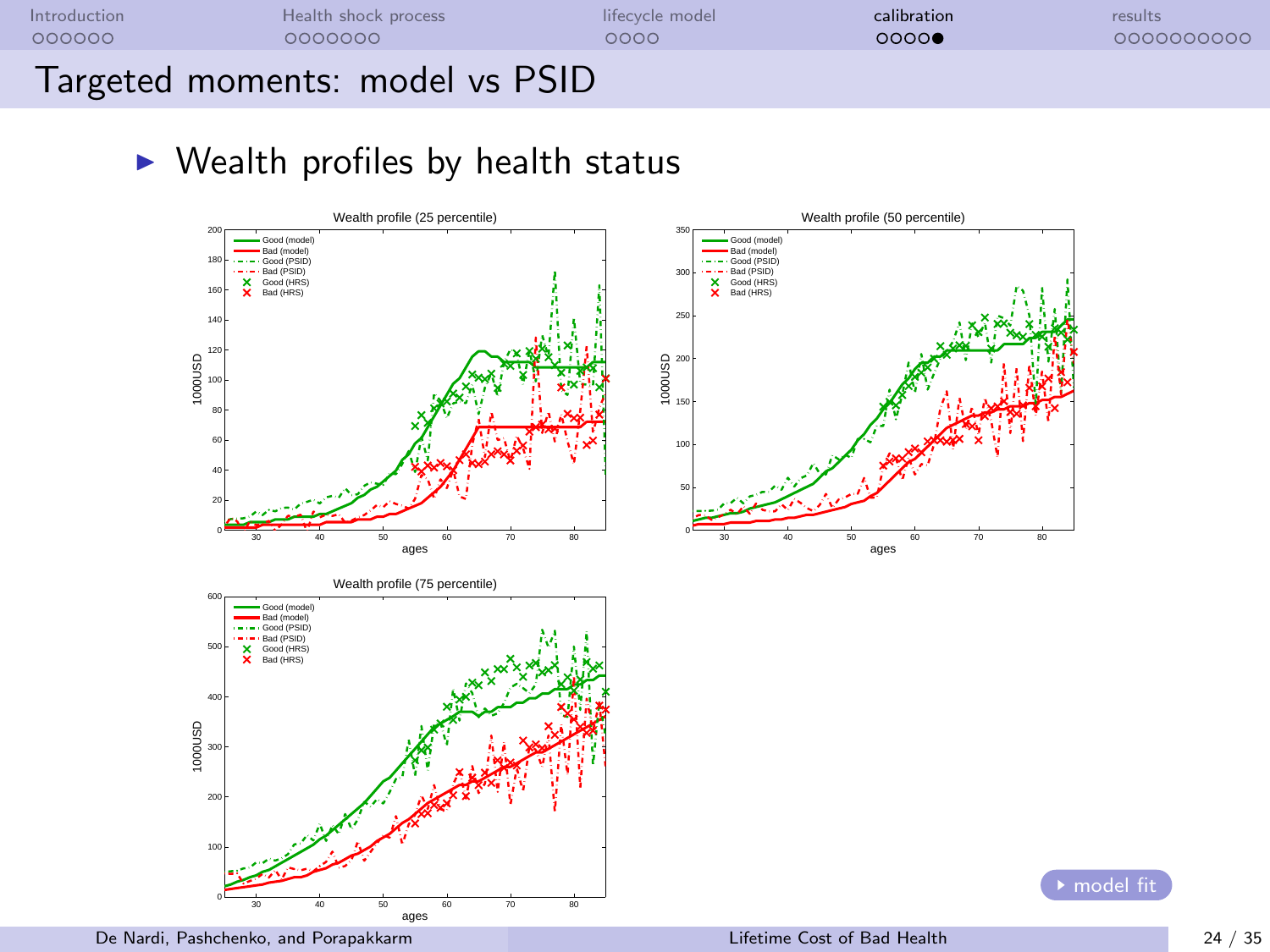<span id="page-24-0"></span>

| Introduction | Health shock process | lifecycle model | calibration | results    |
|--------------|----------------------|-----------------|-------------|------------|
| 000000       | 0000000              | ೦೦೦೦            | 00000       | 0000000000 |
| Results      |                      |                 |             |            |

- R0. The importance of compositional difference between the heathy and unhealthy
- R1. The monetary cost of bad health during the working period
- R2. The value of being in good health
- R3. The contribution of health to lifetime inequality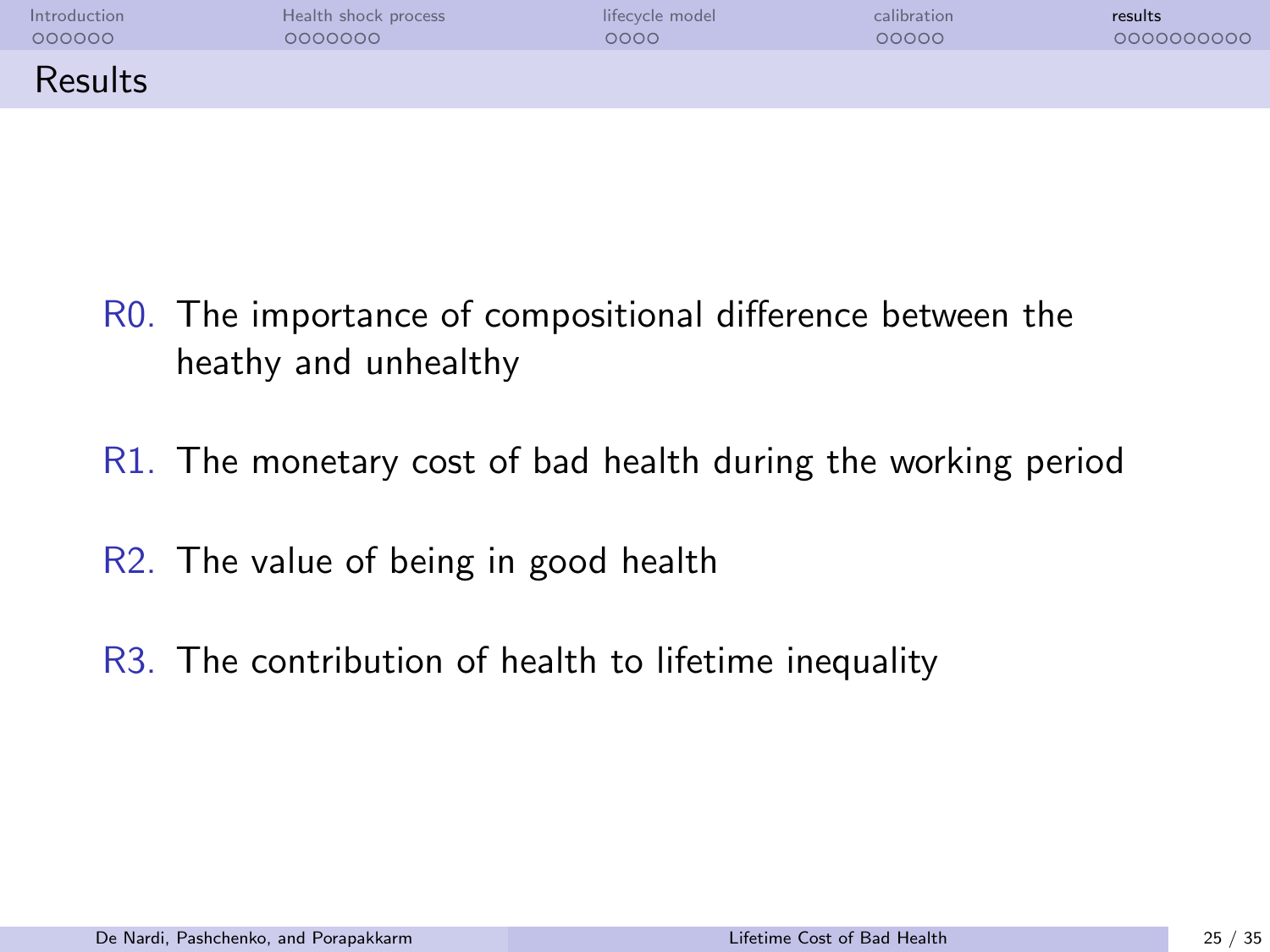| Introduction | Health shock process                           | lifecycle model | calibration | results             |
|--------------|------------------------------------------------|-----------------|-------------|---------------------|
| - QQQQQQ     | ററററററ                                         | 0000            | 00000       | $\bullet$ 000000000 |
|              | R0. The importance of compositional difference |                 |             |                     |

Wealth difference between healthy and unhealthy people at ages 60-64.

| Wealth difference by health | <b>PSID</b> |         | Baseline No $(\beta_{low}, \eta_i)$ correlation |
|-----------------------------|-------------|---------|-------------------------------------------------|
| $25^{th}$ pct               | 41.225      | 54.157  | 32.497                                          |
| $50th$ pct                  | 97.142      | 101.094 | 39.715                                          |
| $75th$ pct                  | 156.824     | 146.225 | 70.404                                          |

R0. - No correlation between types and patience misses health-wealth gradient

- Income-health gradient does not imply wealth-health gradient

[details](#page--1-1)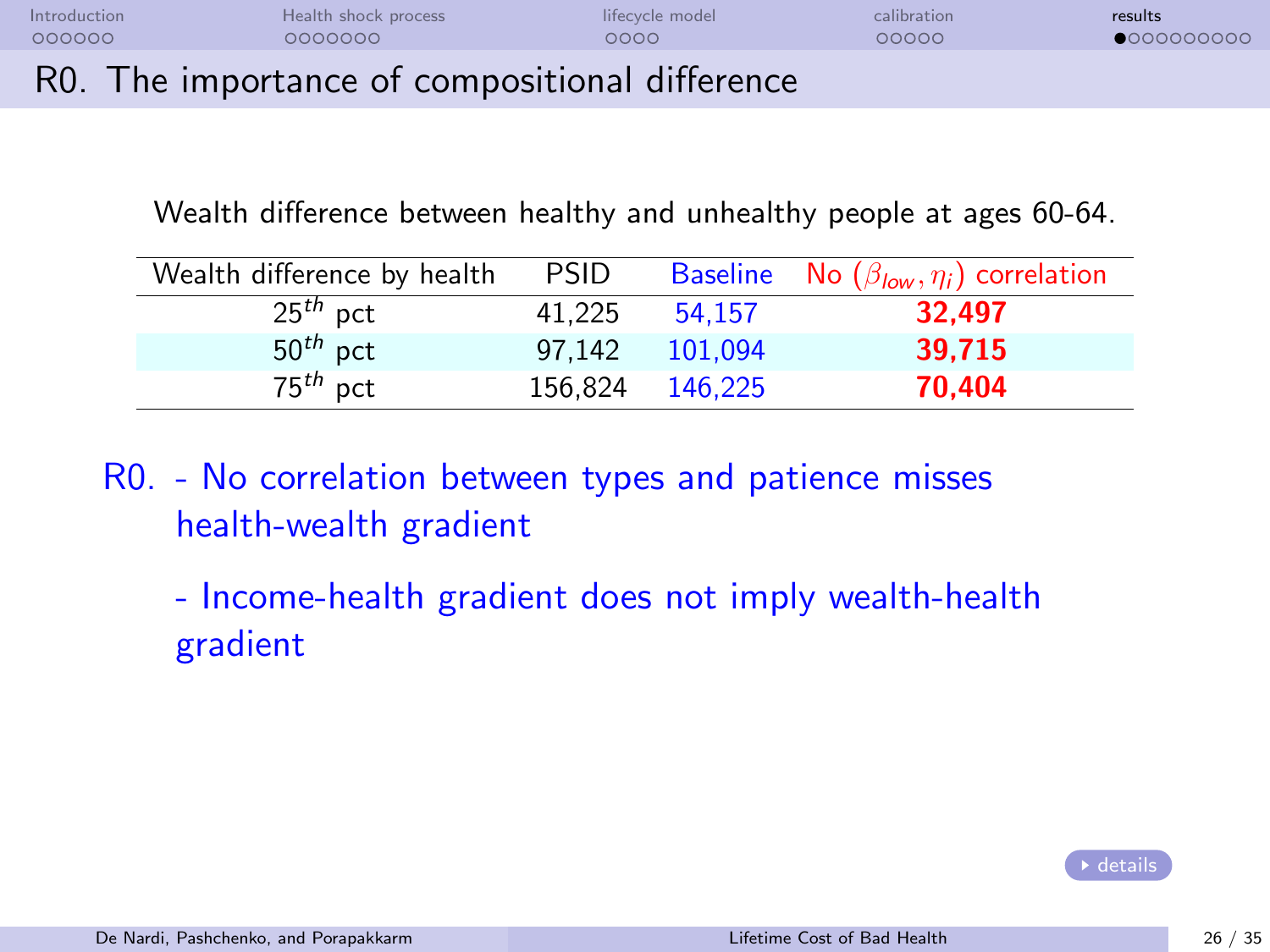| Introduction | Health shock process                | lifecycle model | calibration | results    |
|--------------|-------------------------------------|-----------------|-------------|------------|
| 000000       | COQQQQQ                             | 0000            | 00000       | 0000000000 |
|              | R1. The monetary cost of bad health |                 |             |            |

 $Exp#1$ :

- $\blacktriangleright$  Everyone always draws good health
- $\triangleright$  Consider those surviving to age 64 in baseline
- $\blacktriangleright$  Monetary costs<sub>it</sub> of bad health  $=$

earnings  $loss_{it}$  +medical costs<sub>it</sub> (during 20 to 64)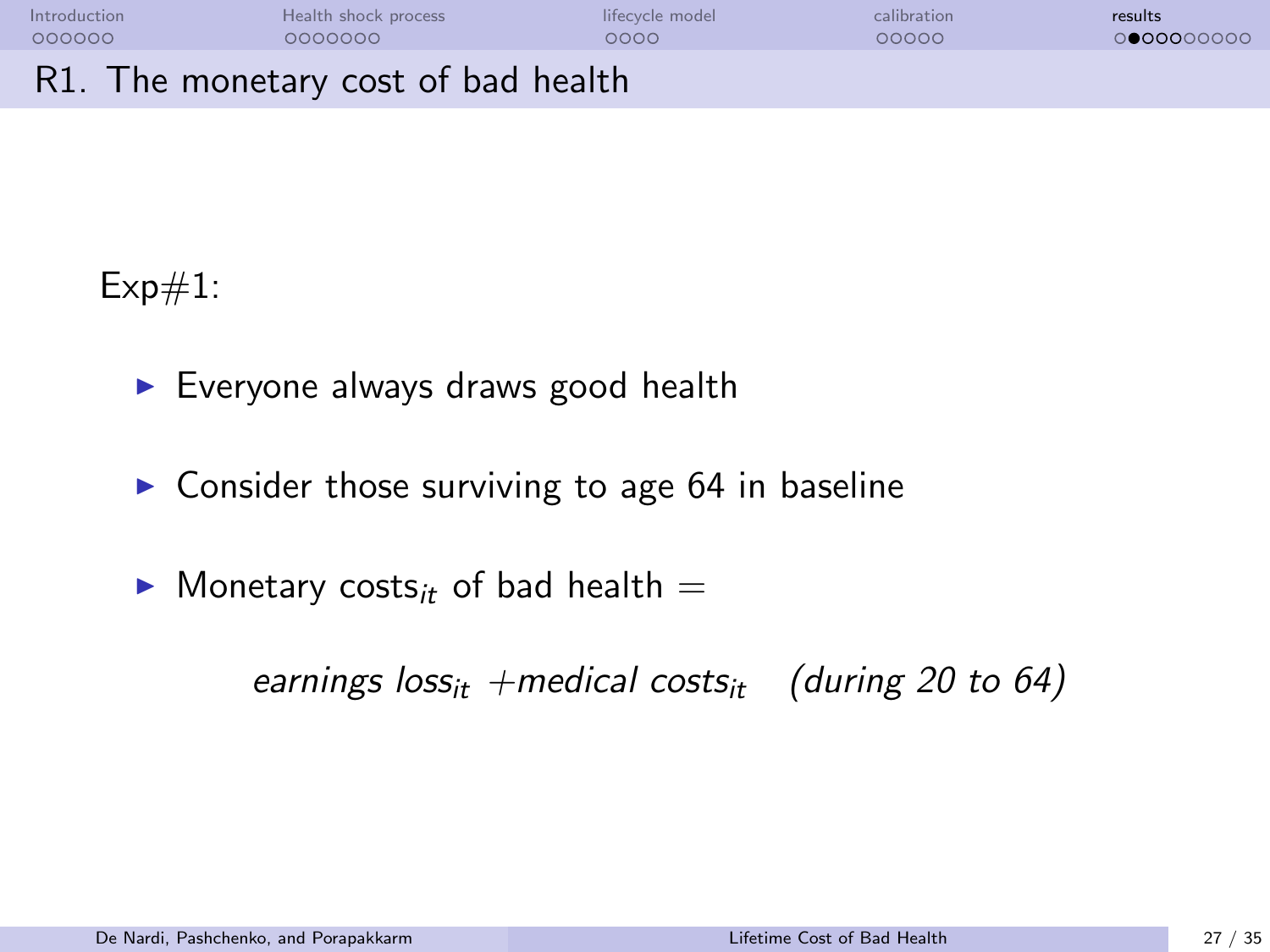| Introduction | Health shock process                | lifecycle model | calibration | results    |
|--------------|-------------------------------------|-----------------|-------------|------------|
| 000000       | 0000000                             | 0000            | 00000       | 0000000000 |
|              | R1. The monetary cost of bad health |                 |             |            |

▶ Average loss (per year) over 20-64



avg labor income=\$36,105

- Increases steeply with the number of unhealthy years
- $\blacktriangleright$  Health insurance covers a non-trivial portion of the cost
- Earning loss is much larger than OOP medical loss

De Nardi, Pashchenko, and Porapakkarm [Lifetime Cost of Bad Health](#page-0-0) 28 / 35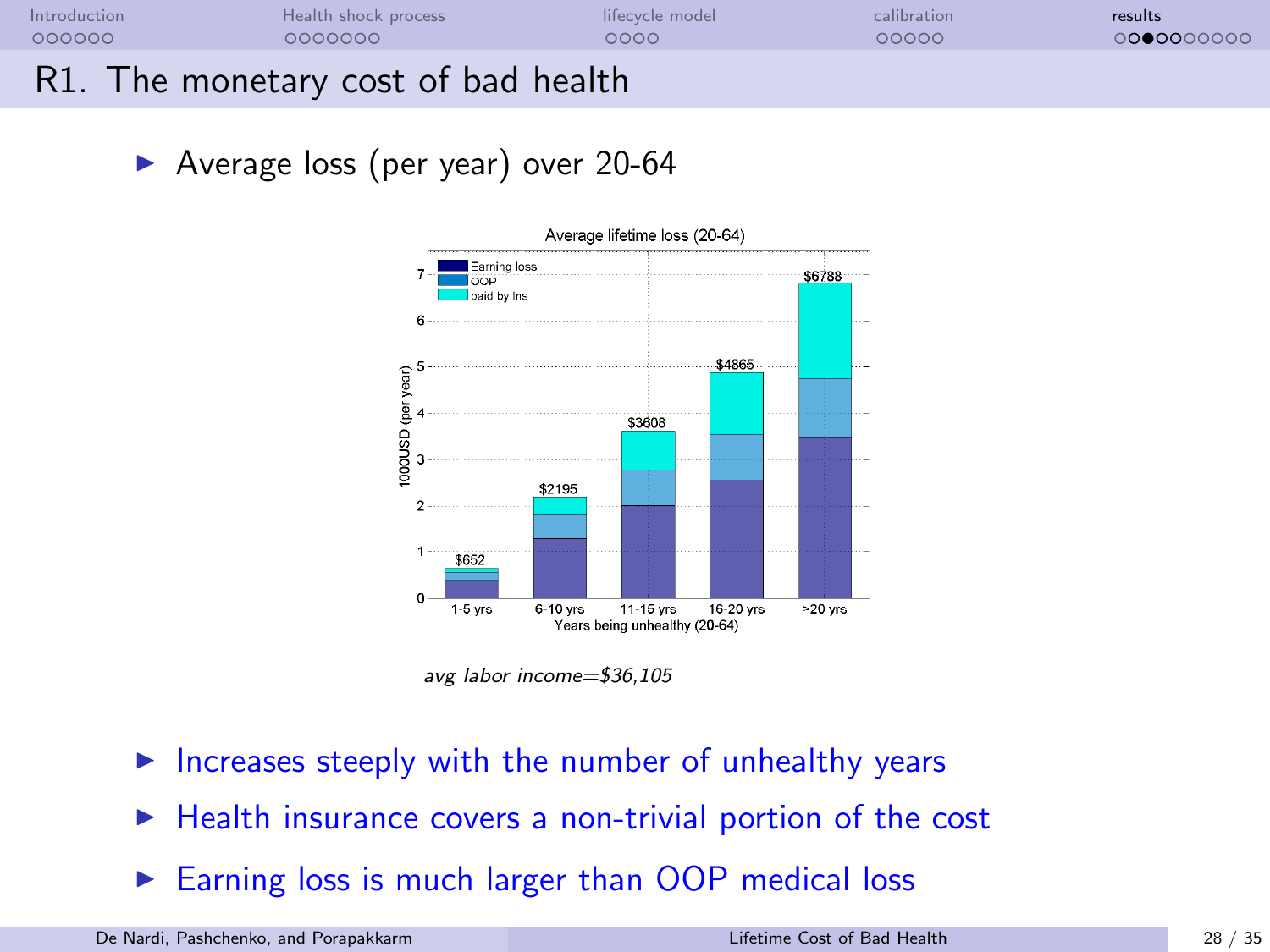| Introduction | Health shock process                | lifecycle model | calibration | results    |
|--------------|-------------------------------------|-----------------|-------------|------------|
| 000000       | 0000000                             | 0000            | 00000       | 0000000000 |
|              | R1. The monetary cost of bad health |                 |             |            |

▶ Average loss (per year) over 20-64



avg labor income=\$36,105

#### $\triangleright$  Varies a lot by health type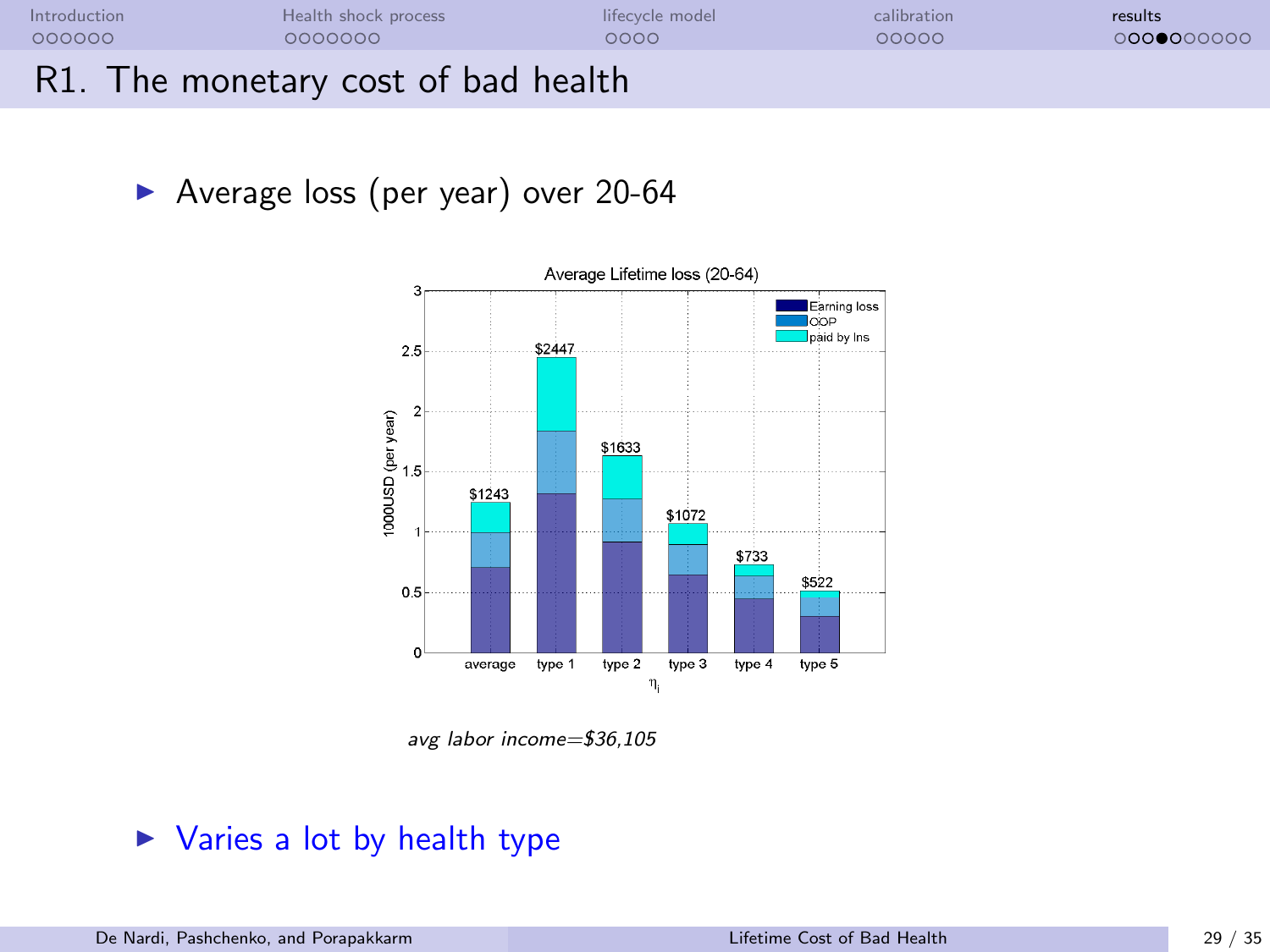| Introduction | Health shock process                    | lifecycle model | calibration | results    |
|--------------|-----------------------------------------|-----------------|-------------|------------|
| 000000       | COQQQQQ                                 | 0000            | 00000       | 0000000000 |
|              | R1. The monetary loss due to bad health |                 |             |            |

## $\triangleright$  Distribution of lifetime cost of bad health

|                                     |          | $%$ of total |            |
|-------------------------------------|----------|--------------|------------|
|                                     | top $5%$ | top $10\%$   | top $20\%$ |
| earning $loss + total$ medical loss | 28%      | 46 $\%$      | 71%        |
| earning $loss + OOP$ loss           | 27%      | $45\%$       | 72%        |

## $\blacktriangleright$  Highly concentrated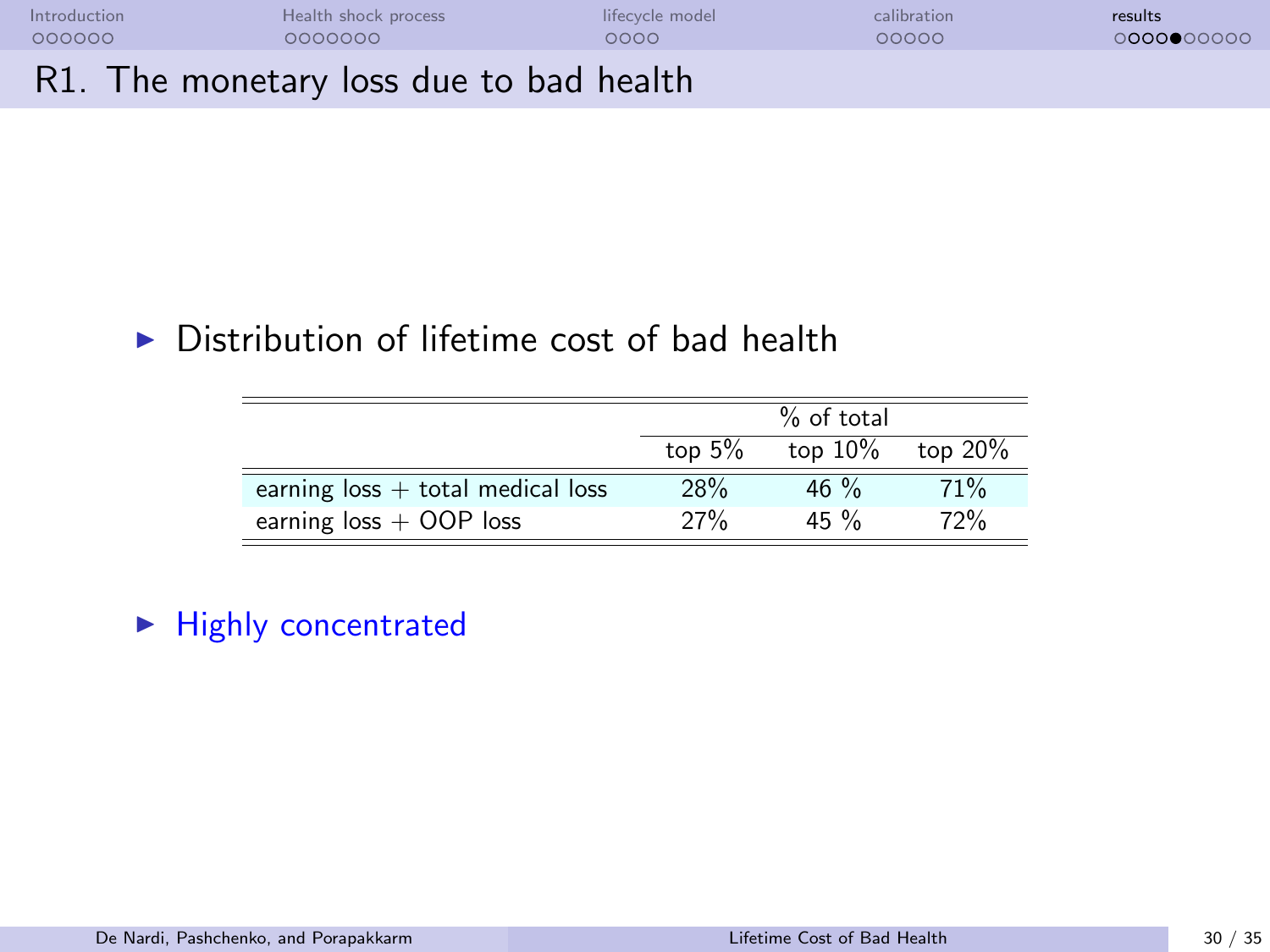| Introduction | Health shock process                          | lifecycle model | calibration | results    |
|--------------|-----------------------------------------------|-----------------|-------------|------------|
| 000000       | COQQQQQ                                       | റററെ            | 00000       | 0000000000 |
|              | R2. The value of being in good health (20-64) |                 |             |            |

 $Exp#2$ :

- Increase the probability of being in good health by  $1\%$  from period t to  $t + 1$
- $\triangleright$  Calculate willingness to pay to move from the baseline to the experiment above (among people aged 20-64)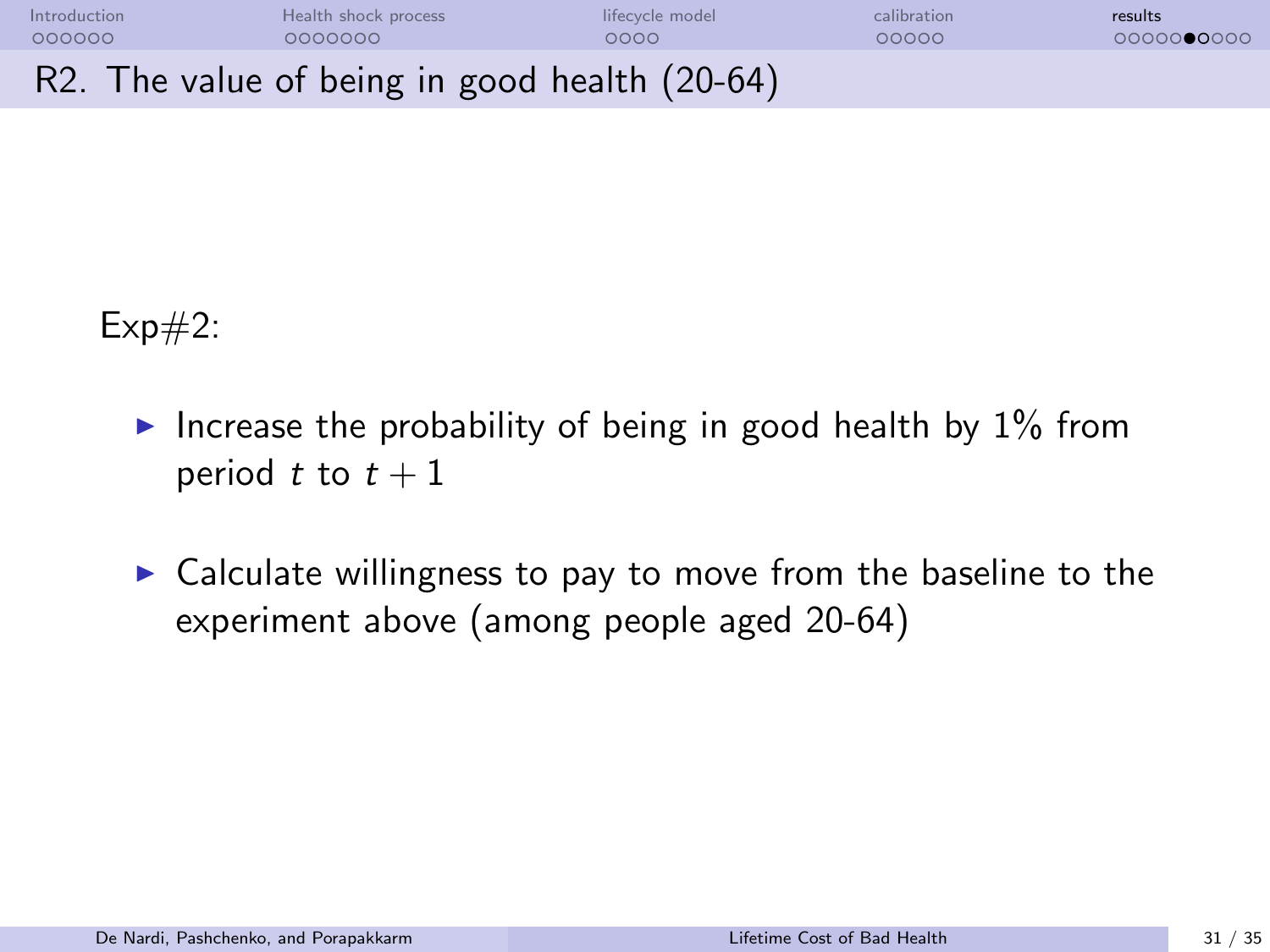| Introduction | Health shock process                          | lifecycle model | calibration | results    |
|--------------|-----------------------------------------------|-----------------|-------------|------------|
| 000000       | 0000000                                       | ററററ            | 00000       | 0000000000 |
|              | R2. The value of being in good health (20-64) |                 |             |            |

## $\triangleright$  Sources of the gains

- 1. Allow one channel through which health affects individuals
- 2. Recompute the remaining gain

|                                           | $\eta_1 - \eta_5$ | $\eta_1$   | $\eta_3$  | $\eta_5$  |
|-------------------------------------------|-------------------|------------|-----------|-----------|
| Baseline economy                          | \$3,828           | \$5,113    | \$3,506   | \$3,026   |
| $% of avg$ labor inc)                     | $(10.6\%)$        | $(14.1\%)$ | $(9.7\%)$ | $(8.4\%)$ |
| Dollar value when only one channel exists |                   |            |           |           |
| - Survival channel                        | 86%               | 81%        | 86%       | 93%       |
| - Labor market channel                    | 18%               | 26%        | 16%       | 9%        |
| - Medical expenses channel                | 2%                | 3%         | 2%        | 1%        |

% is a fraction of willingness to pay in the baseline

#### $\triangleright$  Survival channel contributes most to the value of being healthy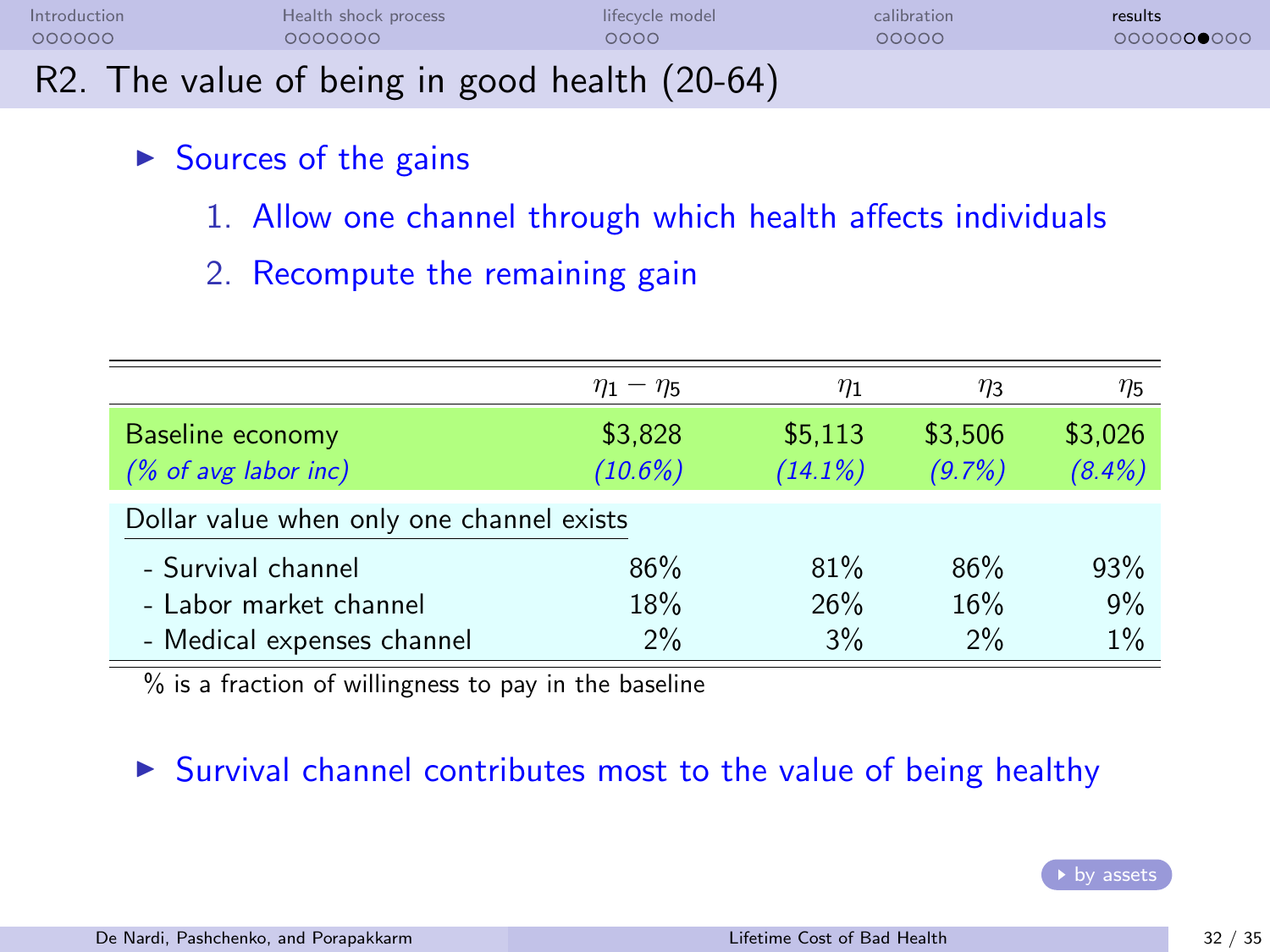| Introduction | Health shock process                  | lifecycle model | calibration | results    |
|--------------|---------------------------------------|-----------------|-------------|------------|
| 000000       | COQQQQQ                               | 0000            | 00000       | 0000000000 |
|              | R3. Lifetime inequality due to health |                 |             |            |

- $\triangleright$  Everyone always draws good health till death
	- Case 1. Fix age of death as in Baseline  $\Rightarrow$  exclude survival channel
	- Case 2. Allow age of death to increase  $\Rightarrow$  include survival channel
- $\triangleright$  Define Lifetime utility

$$
U_i = \sum_{t=20}^{\text{age of death}+1} \beta_i^{t-20} \Big( u(c_t, l_t, h_t) \times \mathbf{1}_{\text{alive}_t} + \text{Beq}_t \times (1-\mathbf{1}_{\text{alive}_t}) \Big)
$$

► Variation of  $U_i$  due to health  $=\left(1-\frac{V(\hat{U}_i)}{V(I)^{B^*}}\right)$  $V(U_i^B)$  $\big)\times100\%$ 

$$
\hat{U}_i = \text{ lifetime utility from } R3
$$
\n
$$
U_i^B = \text{ lifetime utility from Baseline}
$$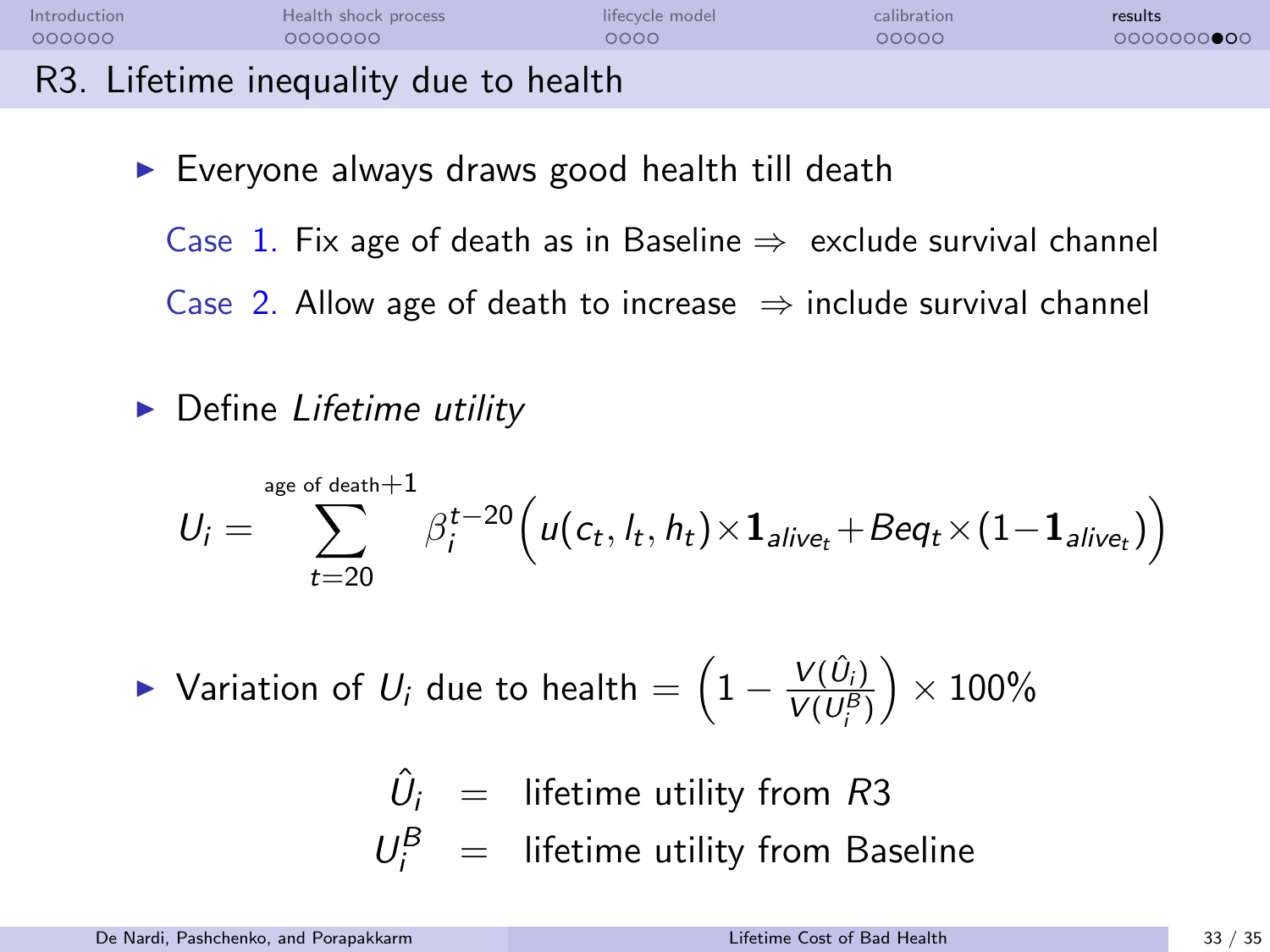| Introduction | Health shock process                              | lifecycle model | calibration | results    |
|--------------|---------------------------------------------------|-----------------|-------------|------------|
| 000000       | ooooooo                                           | ೦೦೦೦            | 00000       | 0000000000 |
|              | D <sub>2</sub> Lifetime inconvelity due to health |                 |             |            |

#### R3. Lifetime inequality due to health

## Case 1. Exclude survival channels (fixing age of death as in Baseline)

Variation of lifetime utility due to health

|                                            | $\beta_{low}$ | $\beta$ high |
|--------------------------------------------|---------------|--------------|
| all $\eta_i$                               | $7.35\%$      | $0.22\%$     |
| $\Rightarrow$ { $\eta_1, \eta_2$ }         | 9.5%          | 0.7%         |
| $\Rightarrow$ { $\eta_3, \eta_4, \eta_5$ } | 2.6%          | $0.0\%$      |
| . .                                        |               |              |

\*  $\eta_1$ ,  $\eta_2$  have lower probability to recover

## Case 2. Include survival channels (allowing age of death to increase)

|                                            | $\beta_{\sf low}$ | $\beta$ high |
|--------------------------------------------|-------------------|--------------|
| all $\eta_i$                               | 42.5%             | 12.8%        |
| $\Rightarrow$ { $\eta_1, \eta_2$ }         | 47.5%             | 20.2%        |
| $\Rightarrow$ { $\eta_3, \eta_4, \eta_5$ } | 33.3%             | 9.9%         |

Variation of lifetime utility due to health

- $\blacktriangleright$  Health affects lifetime ineq. mostly through survival channel
- $\blacktriangleright$  Health affects lifetime ineq. more among those with bad health type  $(\eta_1, \eta_2)$